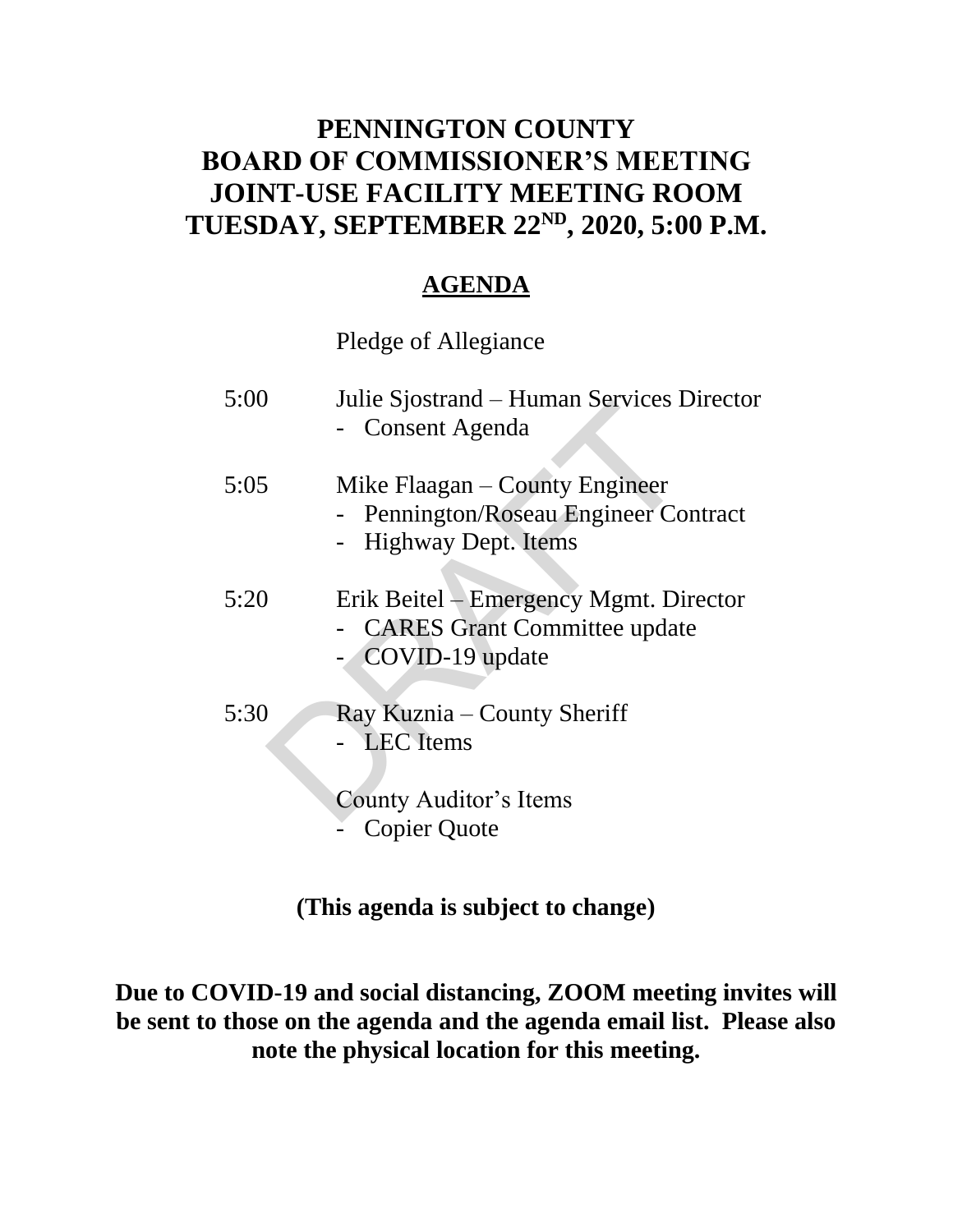#### PENNINGTON COUNTY HUMAN SERVICES

#### HUMAN SERVICE COMMITTEE

#### CONSENT AGENDA

| On a motion by Commissioner | and seconded by                                                                       |
|-----------------------------|---------------------------------------------------------------------------------------|
| Commissioner                | , the following recommendations of the                                                |
|                             | Pennington County Human Service Committee for September 15, 2020 (detailed minutes on |
| record) are hereby adopted: |                                                                                       |

#### **SECTION A**

- I. To approve the August 18, 2020 Human Service Committee Meeting minutes.
- II. To approve the agency's personnel action as presented.
- III. A. To approve the CY2021 Clinical Supervision Purchase of Service Agreement between Sherry Jose-Sobolik and Pennington County Human Services, as presented.
	- B. To approve the CY 2021-2022 Children's Mental Health Screening State of Minnesota Department of Human Services County Grant Contract.
	- C. To approve the CY 2021 Adult Mental Health Services grant contract between the the State of Minnesota, Department of Human Services and Pennington County.

#### SECTION B

I. To approve payment of the Agency's bills.

\_\_\_\_\_\_\_\_\_\_\_\_ \_\_\_\_\_\_\_\_\_\_\_ \_\_\_\_\_\_\_\_\_\_\_\_\_\_\_\_\_\_\_\_\_\_\_\_\_\_\_\_\_\_\_\_\_\_\_\_ \_\_\_\_\_\_\_\_\_\_\_\_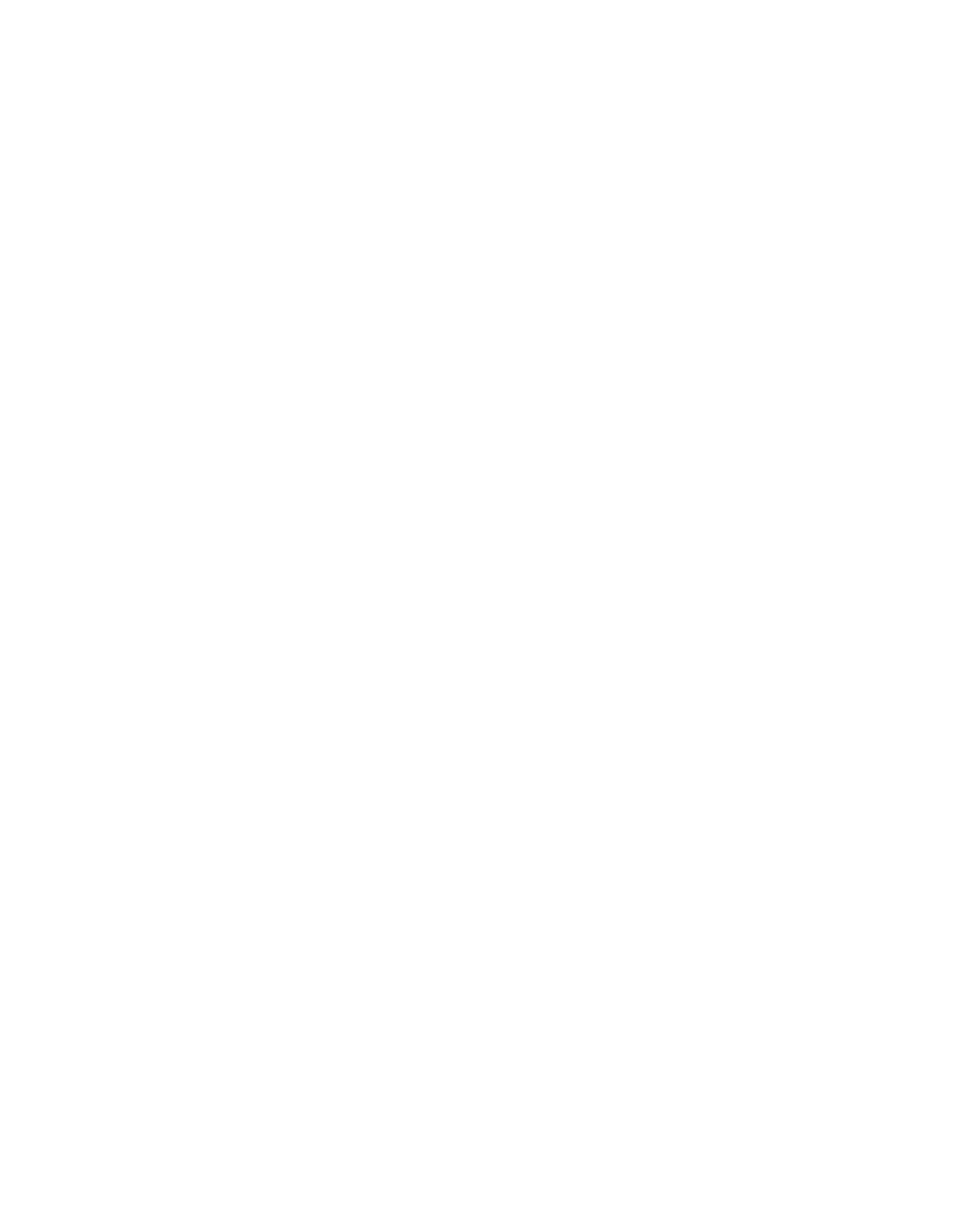### AGREEMENT FOR HIGHWAY ENGINEER SERVICES BETWEEN PENNINGTON COUNTY AND ROSEAU COUNTY September 2020

This Agreement made as of the 22nd day of September, 2020, (the "Effective Date"), between the County of PENNINGTON, a duly organized County within the State of Minnesota, and the County of ROSEAU, a duly organized County within the State of Minnesota, for the purpose of providing engineering services to ROSEAU County while there remains a vacancy in the County Highway Engineer position.

WHEREAS, the County Board of each County must appoint and employ a County Highway Engineer for every duty and responsibility imposed by law; and

WHEREAS, ROSEAU County's Highway Engineer position is currently vacant; and

WHEREAS, a County may contract for engineering services with another County upon such terms as mutually agreed upon pursuant to MN Statutes § 163.07, subd. 9; and

WHEREAS, a County Board is authorized to employ and engage the services of a registered professional engineer to act as a consultant in connection with the construction of roads and bridges on County State‐Aid highways upon request of the County highway engineer; and

WHEREAS, ROSEAU County bears the responsibility for construction and maintenance of their State‐Aid system; and

WHEREAS, PENNINGTON County employs a highway engineer meeting the statutory qualifications of a County highway engineer in the state of Minnesota; and

WHEREAS, the PENNINGTON County Board of Commissioners is willing to contract for interim engineering services with ROSEAU County for the benefit of the State and County; and

WHERAS, the ROSEAU County Board of Commissioners is actively seeking a new County highway engineer.

NOW, THEREFORE, be it agreed upon:

1. The PENNINGTON County Board of Commissioners shall provide to the ROSEAU County Board of Commissioners the services as defined herein of its County Highway Engineer, Michael Flaagan, (the "ENGINEER"). PENNINGTON County agrees that the services provided to ROSEAU County will be delivered by a licensed engineer registered as a highway engineer with the State of Minnesota. PENNINGTON County further agrees that the services will not be provided by a substituted professional without ROSEAU County's express written consent.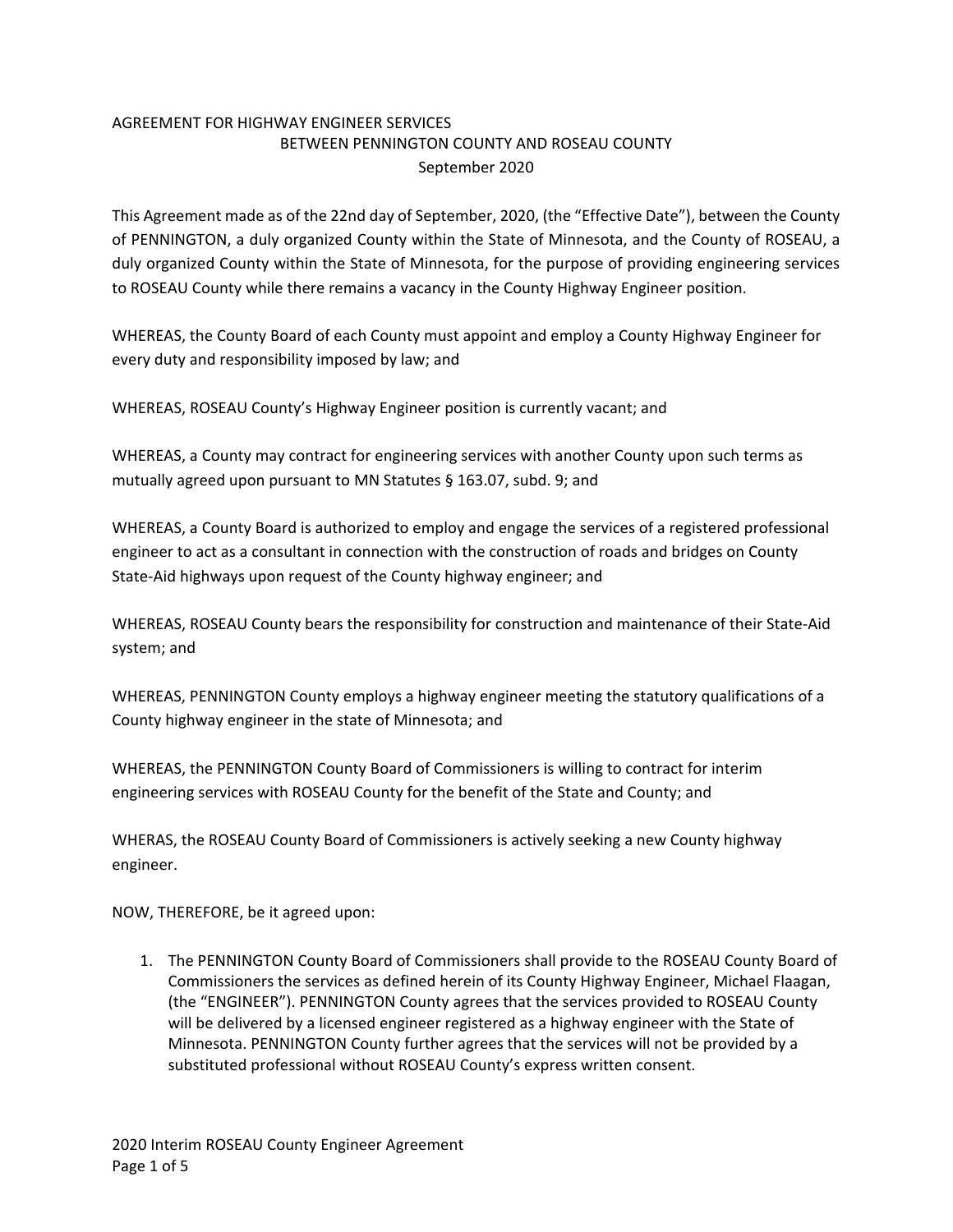- 2. The ENGINEER shall act as a consultant to ROSEAU County in connection with the construction of roads and bridges on County State‐Aid highways, and shall upon request of the County Board, complete other duties and responsibilities imposed by law upon the County Highway Engineer, as limited by this Agreement.
- 3. The PENNINGTON County Highway Department's Office will bill ROSEAU County at the rate of \$12,000.00 per month for work providing services pursuant to this Agreement. \$5,000.00 of this amount will be paid to Pennington County for the loss of service during this Agreement, and 75% of the remaining \$7,000.00 will be paid directly to the ENGINEER while 25% will be paid directly to the Assistant Engineer in charge of Construction for PENNINGTON County. The PENNINGTON County Highway Department will submit a monthly invoice to the ROSEAU County Highway Department. ROSEAU County agrees to pay each invoice within 30 days of receipt.
- 4. The PENNINGTON County Highway Department Office will bill ROSEAU County mileage for engineering services at the Federal mileage rate (\$0.575/mile) pursuant to the PENNINGTON County Travel Policy. The ENGINEER will limit the amount of miles traveled with the Pennington County vehicle as most practical.
- 5. The ENGINEER remains the appointed County Highway Engineer of PENNINGTON County. This Agreement does not appoint PENNINGTON County's highway engineer as ROSEAU County's highway engineer. The Engineer is a PENNINGTON County Employee and shall at all times herein be considered a PENNINGTON County Employee. The Engineer will not be considered a ROSEAU County employee. The ENGINEER shall be subject to the personnel and other policies of PENNINGTON County.
- 6. The ENGINEER shall facilitate bridge program administration services through this Agreement to support ROSEAU County's bridge inspection Team Leader. If a damage or critical deficiency bridge inspection becomes necessary while this Agreement remains in effect, the ROSEAU County Board of Commissioners hereby authorizes immediate services of qualified consultant engineering personnel to carry out the responsibilities for said bridge rating(s) and report(s).
- 7. The ENGINEER shall have discretion and authority to set the time spent in each County to fairly and equitably distribute his time according to good engineering practices.
- 8. The ENGINEER will represent only PENNINGTON County on all associated organizations and committees.
- 9. On the ENGINEER's behalf, the ROSEAU County Highway Department will review applications and issue or deny oversize/overweight permits for roads under ROSEAU County's jurisdiction.
- 10. Either party shall have the unilateral right to terminate this agreement upon 10 business day's written notice to the other County, acting through its County Board.
- 11. Each party shall be liable for its own acts to the extent provided by law and hereby agrees to indemnify, hold harmless and defend the other, its officers and employees against any and all liability, loss, costs, damages, expenses, claims or actions, including attorney's fees which the other, its officers and employees may hereafter sustain, incur or be required to pay, arising out of or by reason of any act or omission of the party, its agents, servants or employees, in the execution, performance or failure to adequately perform its obligations pursuant to this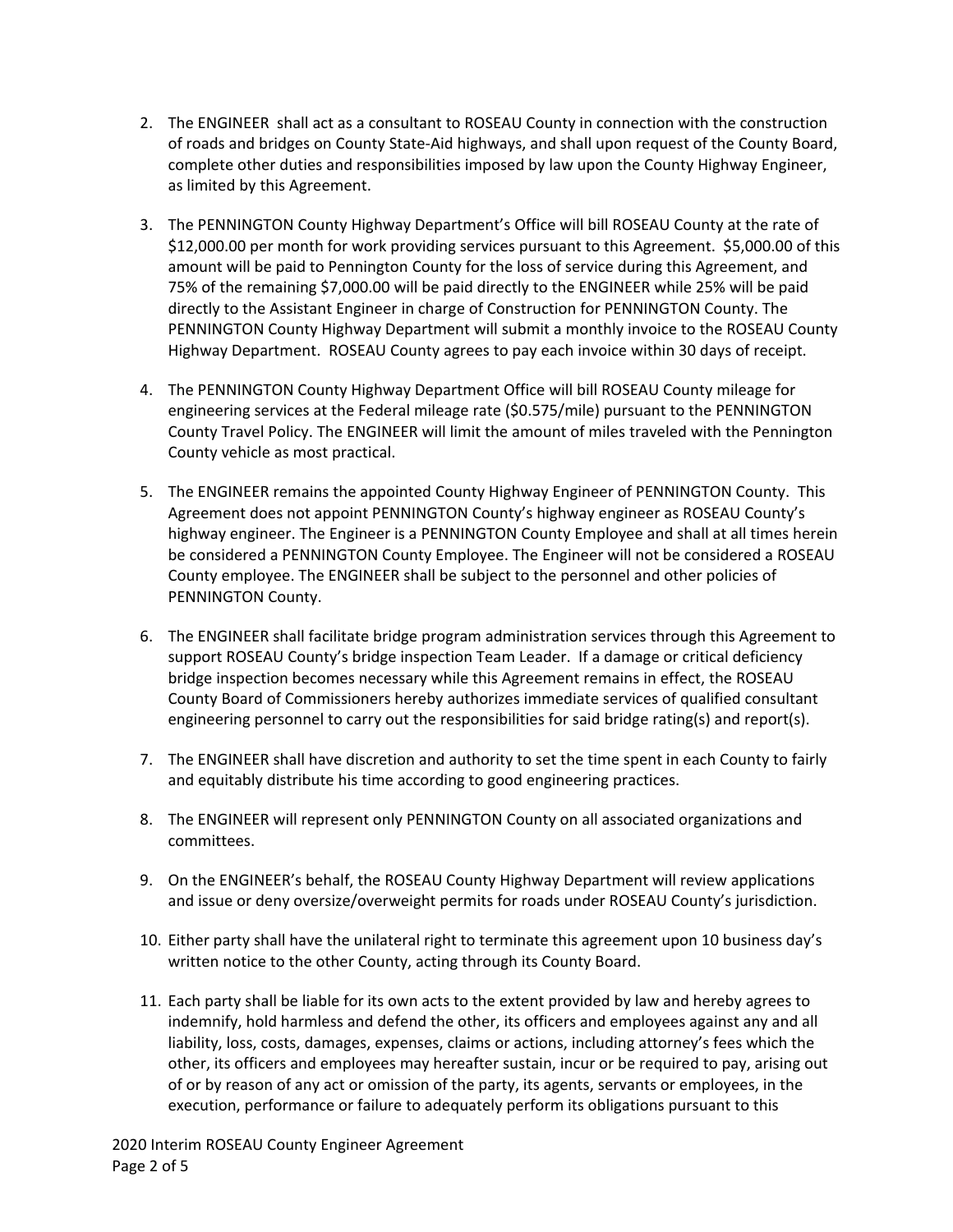Agreement. In order to ensure that each party will be able to provide indemnification as required by the above provision, each party will maintain general liability and automobile liability with coverage limits not less than those prescribed under MN Statute §466.04; and Workers' Compensation insurance coverage or self‐insurance in accordance with the Minnesota statutory requirements. Said policies shall be kept in effect during the entire term of this Agreement. PENNINGTON County will not bond for highway engineer services in ROSEAU County.

- 12. This Agreement does not include routine attendance at ROSEAU County Board meetings.
- 13. CONTRACT TERM: The term of this Agreement shall commence on the Effective Date and continue in full force and effect until November 30, 2020, or the contract will be terminated as provided herein, whichever occurs first. This Agreement may be amended on a month‐by‐ month basis as needed at such date when the ROSEAU County Board of Commissioners appoints and employs a new registered County Highway Engineer. The ROSEAU County Board of Commissioners agrees to actively pursue a qualified Engineer during the entirety of this Agreement.
- 14. ASSIGNMENT: Neither ROSEAU County nor PENNINGTON County may assign, delegate or otherwise transfer this Agreement or any of its rights or obligations hereunder without the prior written consent of the other, which consent shall not be unreasonably withheld.
- 15. NON‐WAIVER AND CUMULATION OF REMEDIES: The failure by either party at any time to enforce the provisions of this Agreement, or any right or remedy available hereunder, or at law, or in equity, or to exercise an option herein provided, shall not constitute a waiver of such provision, right, remedy or option, or in any way affect the validity of this Agreement. The waiver of any default by either party shall not be deemed a continuing waiver, but shall apply solely to the instances to which such waiver is directed. The remedies provided under this Agreement shall be cumulative and not alternative, and the election of any one remedy for breach shall not preclude the pursuit of other remedies.
- 16. DATA PRIVACY: ROSEAU County agrees to abide by the applicable provisions of the Minnesota Data Practices Act, Minnesota Statutes, Chapter 13, HIPAA requirements, and all other applicable State or Federal rules, regulations or orders pertaining to privacy or confidentiality.
- 17. RECORDS RETENTION AND AVAILABILITY/AUDIT: PENNINGTON County and ROSEAU County shall keep pertinent business records pursuant to this Agreement. Such records shall be maintained for at least 6 years from the date services or payment were last provided, or longer if any audit in progress requires a longer retention period. All accounting records shall be kept in accordance with generally accepted accounting practices. Both parties shall have the right to audit and review all such documents and records at any time during regular business hours or upon reasonable notice. These records are subject to examination, duplication, transcription and audit by either County, and/or the Legislative or State Auditor of the State of Minnesota pursuant to MN Statute §16C.05, subd. 5. The records may also be subject to review by the Comptroller General of the United States, or a duly authorized representative, if Federal funds are utilized for any work during the term of this Agreement.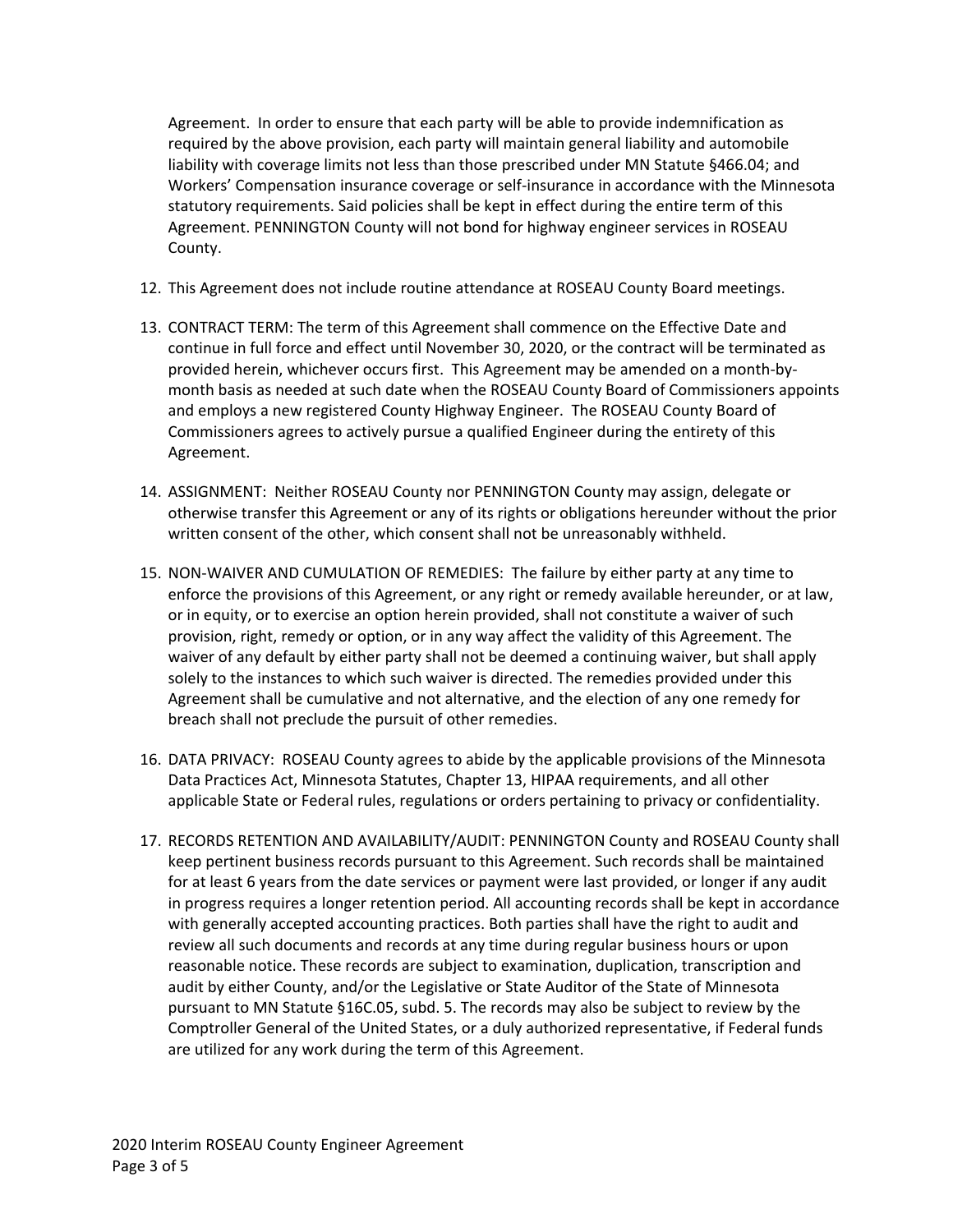- 18. ENTIRE AGREEMENT: This Agreement embraces the entire Agreement between the parties. No oral agreement or representation concerning this Agreement shall be binding.
- 19. SEVERABILITY: Every provision of this Agreement shall be construed, to the extent possible, so as to be valid and enforceable. If any provision of this Agreement so constructed is held by a Court of competent jurisdiction to be invalid, illegal or otherwise unenforceable, such provision shall be deemed severed from this Agreement, and all other provisions shall remain in full force and effect.
- 20. AMENDMENTS: This Agreement may be altered, extended, changed or amended in writing by mutual agreement of the parties when dated and attached hereto without altering the other terms of this Agreement.

IN WITNESS WHEREOF, ROSEAU County and PENNINGTON County have caused this Agreement to be executed by the persons authorized to act in their respective names on the date shown below.

| Approved at the ROSEAU County Board<br>Meeting this __day of ____________. | Approved at the PENNINGTON County Board<br>Meeting this __day of __________. |  |  |  |  |
|----------------------------------------------------------------------------|------------------------------------------------------------------------------|--|--|--|--|
|                                                                            |                                                                              |  |  |  |  |
| Chair of County Board                                                      | Chair of County Board                                                        |  |  |  |  |
| Attest:                                                                    |                                                                              |  |  |  |  |
|                                                                            |                                                                              |  |  |  |  |
| <b>County Coordinator</b>                                                  | County Coordinator                                                           |  |  |  |  |
| Approved as to form and execution:                                         |                                                                              |  |  |  |  |
| Date:__________________________                                            |                                                                              |  |  |  |  |
|                                                                            | <b>ROSEAU County Attorney</b>                                                |  |  |  |  |
| Approved as to form and execution:                                         |                                                                              |  |  |  |  |
|                                                                            |                                                                              |  |  |  |  |
|                                                                            | PENNINGTON County Attorney                                                   |  |  |  |  |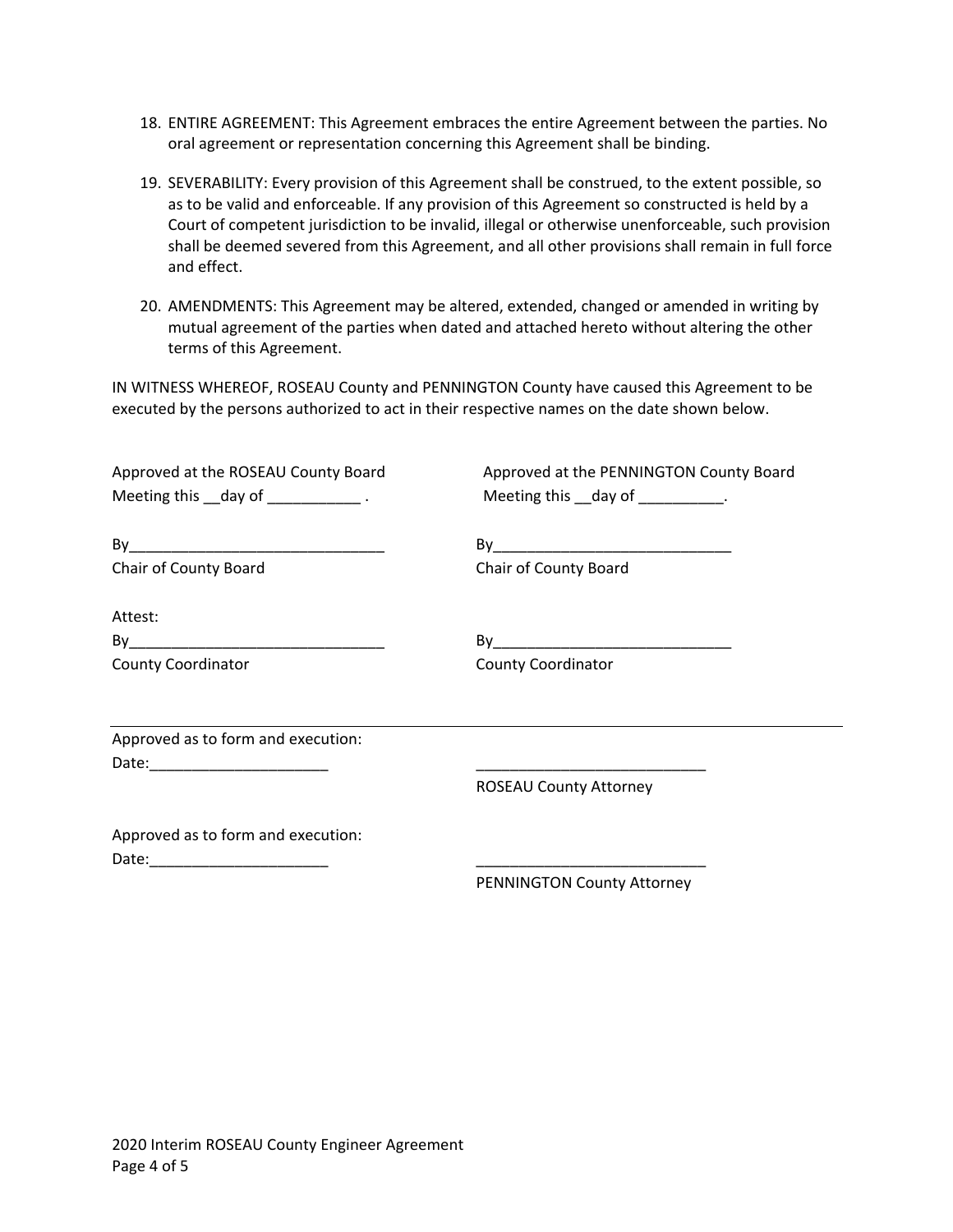#### **OFFICIAL PROCEEDINGS PENNINGTON COUNTY BOARD OF COMMISSIONERS TUESDAY, SEPTEMBER 8TH, 2020 10:00 A.M.**

Pursuant to adjournment, the Pennington County Board of Commissioners met at the Joint Use Facility Meeting Room in Thief River Falls, MN, on Tuesday, September 8<sup>th</sup>, 2020 at 10:00 a.m. Members Present: Darryl Tveitbakk, Don Jensen, Bruce Lawrence, Neil Peterson, and Cody Hempel. Members Absent: None.

The meeting was called to order by Chairman Tveitbakk and the Pledge of Allegiance was recited.

County Engineer Mike Flaagan and Highway Accountant Lori Marquis presented the proposed 2021 Highway Department budget. The budget includes a 13.3% increase in health insurance, 3% for salaries, a signing truck, mower, and a new road grader lease (to replace an expiring lease), for a total levy increase of approximately \$50,000. The Board thanked them for their report and took the budget under advisement.

Engineer Flaagan presented updates on the following local projects:

- Highway 32 roundabout curb and gutter is to be completed this week with paving to follow
- Mark Boulevard Bridge approaches are being built this week and the bridge is expected to be completed in October, contingent on the weather
- Challenger roundabout opened on September  $4<sup>th</sup>$ , 2020; discussion was held on the traffic congestion this morning due to the school opener.

Emergency Management Director Erik Beitel presented a CARES grant update to the Board. The Committee met on September 2<sup>nd</sup>, 2020 and reviewed another 48 applications. Round 1A approved grants totaled \$279,786.55 and Round 1B applications total approximately \$300,000. Overall, the Committee has reviewed over 80 applications to date and more are being received daily. The Committee will meet again on September 9<sup>th</sup>, 2020 to discuss new and pending applications and to develop guidelines for Round 2 of the grants.

Inter-County Nursing Director Kayla Jore presented a Pennington County COVID-19 update to the Board, stating there has been a large uptick in cases in the past week. There are eight people in isolation, 7 hospitalizations to date, and many are currently under quarantine. She stated that flu season is approaching and getting vaccinated is very important. Practicing good hygiene and social distancing with anyone outside of a person's household is very critical. ICNS continues to work with the schools and the community on COVID-19.

County Auditor-Treasurer Jennifer Herzberg presented various 2021 revenue dept. budgets to the Board, with most showing very little fluctuation from 2020. Some budgets are not yet complete and will be discussed at a future meeting.

Motioned by Commissioner Jensen, seconded by Commissioner Hempel, to increase the 'other services' line item of the 2021 Coroner's budget by \$200 to cover additional costs resulting from an administrative staffing change. Motion carried.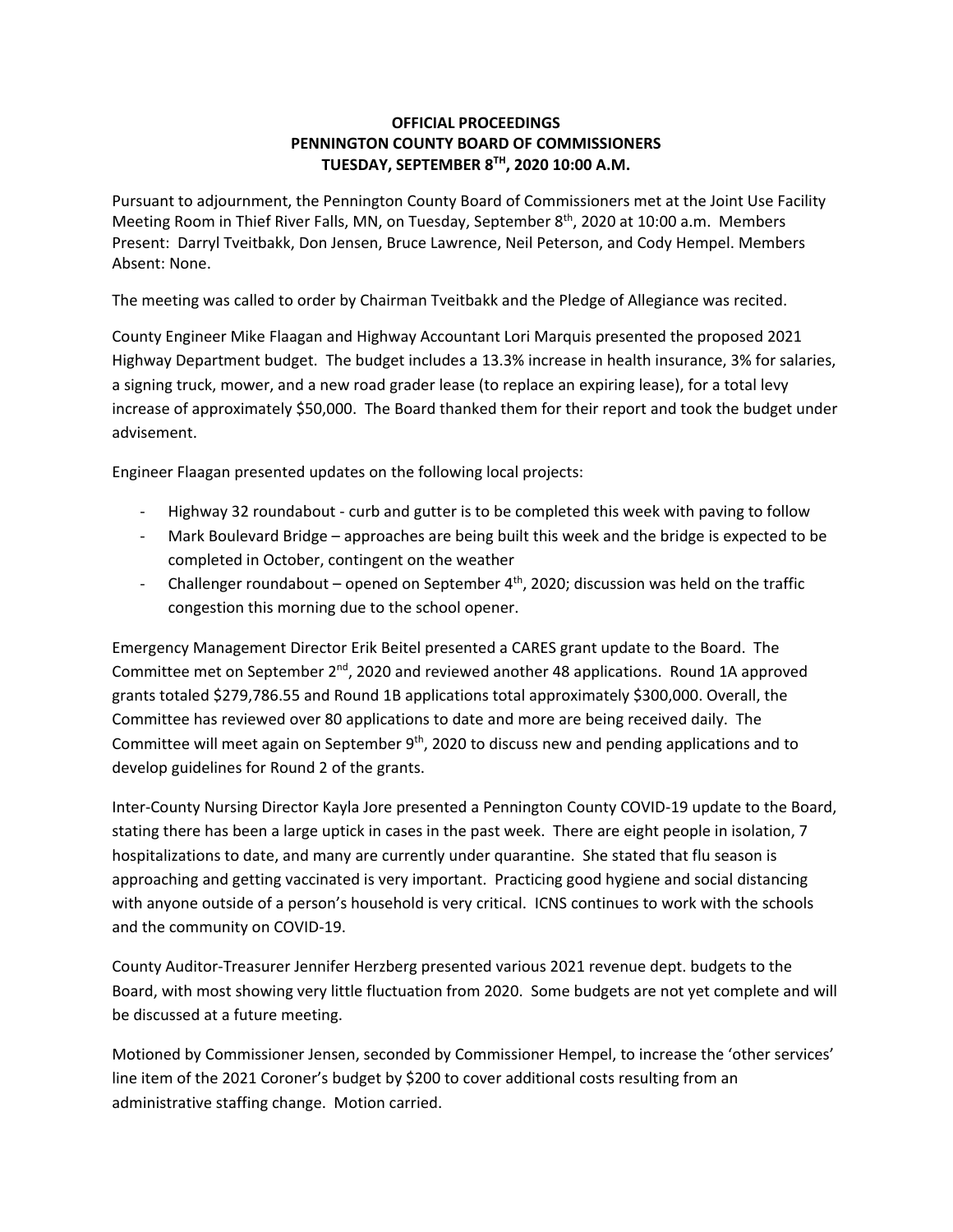Discussion was held on the 2021 budget and costs for the Auditorium, which totals approximately \$24,000 per year.

Discussion was held regarding the Ag Services Coordinator position that is shared with Marshall County. Bill Craig currently holds the position but is retiring in October. Marshall County would like to continue sharing the position with Pennington County in 2021 and they will be advertising the position soon.

Motioned by Commissioner Hempel, seconded by Commissioner Lawrence, to hold a Special County Board meeting on September 29<sup>th</sup>, 2020 at 9:00 a.m. in the Justice Center Board room to discuss budgets and set the levy for 2021. Motion carried.

Motioned by Commissioner Jensen, seconded by Commissioner Lawrence, to approve the hire of Stacy Anderson for the non-union position of Deputy Auditor – Accounting/Payroll Manager at the Step 1 wage rate of \$23.70 per hour. Motion carried.

Motioned by Commissioner Jensen, seconded by Commissioner Peterson, to approve the County Board minutes of August 25<sup>th</sup>, 2020 as written. Motion carried.

Motioned by Commissioner Lawrence, seconded by Commissioner Jensen, to approve payment of the Human Services warrants totaling \$290,545.82 and the following Commissioner warrants. Motion carried.

| <b>County Revenue</b>                                       | \$74,076.70 |
|-------------------------------------------------------------|-------------|
| Road & Bridge                                               | \$67,139.96 |
| Solid Waste Facility                                        | \$1,514.90  |
| ante en disagrafía de de escacion de COEO OO unha elegações |             |

Meal reimbursements and per diems in the amount of \$850.00 were also approved.

Commissioner Jensen informed the Board that the Airport Authority has received a FFA grant in the amount of \$793,601 for a new firetruck at the airport.

Commissioner Lawrence stated that the Building and Grounds Committee will meet today regarding the DMV remodeling project and to evaluate any other COVID-19 safety needs in the building for which CARES Act funds could be used. The Committee will also discuss electronic needs in the new Board room. Commissioner Lawrence will contact Electronics Plus regarding a camera system for the Board room and AVI Systems, Inc. will be contacted also as they installed the original electronics in the room.

Motioned by Commissioner Hempel, seconded by Commissioner Jensen, to adjourn the meeting to the Joint Use Facility Meeting Room on September 22<sup>nd</sup>, 2020 at 5:00 p.m. Motion carried.

ATTEST:

Kevin Erickson, County Coordinator **Darryl Tveitbakk, Chairman** Pennington County **Board of Commissioners**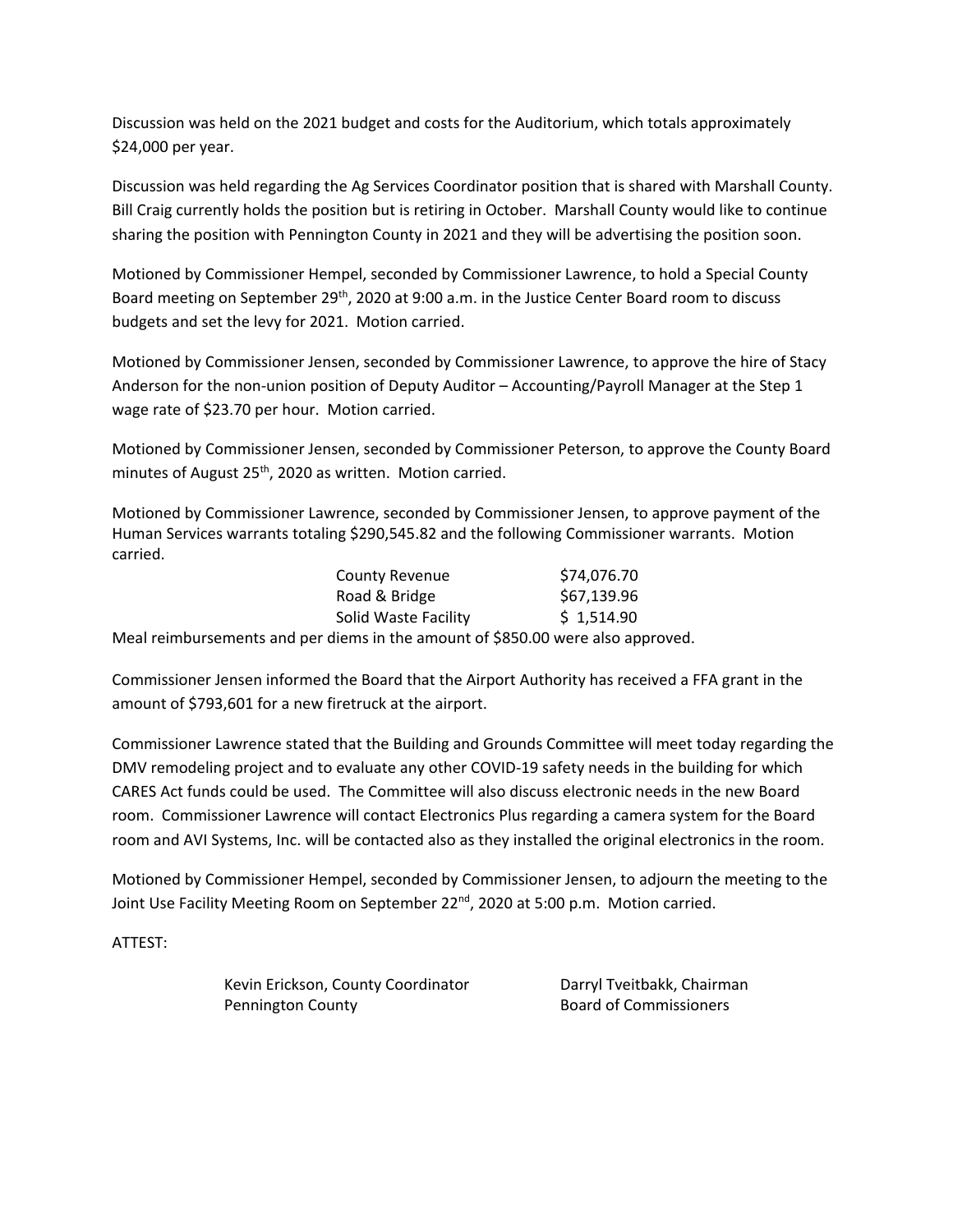| Jennifer                                  |                | <b>Pennington County Financial System</b>                                                                | <b>INTEGRATED<br/>FINANCIAL SYSTEMS</b> |
|-------------------------------------------|----------------|----------------------------------------------------------------------------------------------------------|-----------------------------------------|
| 9/22/20<br>2:42PM                         |                | Audit List for Board COMMISSIONER'S VOUCHERS ENTRIES                                                     | Page 1                                  |
| Print List in Order By:                   | $\overline{1}$ | 1 - Fund (Page Break by Fund)<br>2 - Department (Totals by Dept)<br>3 - Vendor Number<br>4 - Vendor Name |                                         |
| Explode Dist. Formulas Y                  |                |                                                                                                          |                                         |
| Paid on Behalf Of Name<br>on Audit List?: | ${\sf N}$      |                                                                                                          |                                         |
| Type of Audit List:                       | D              | D - Detailed Audit List<br>S - Condensed Audit List                                                      |                                         |
| Save Report Options?:                     | <sup>N</sup>   |                                                                                                          |                                         |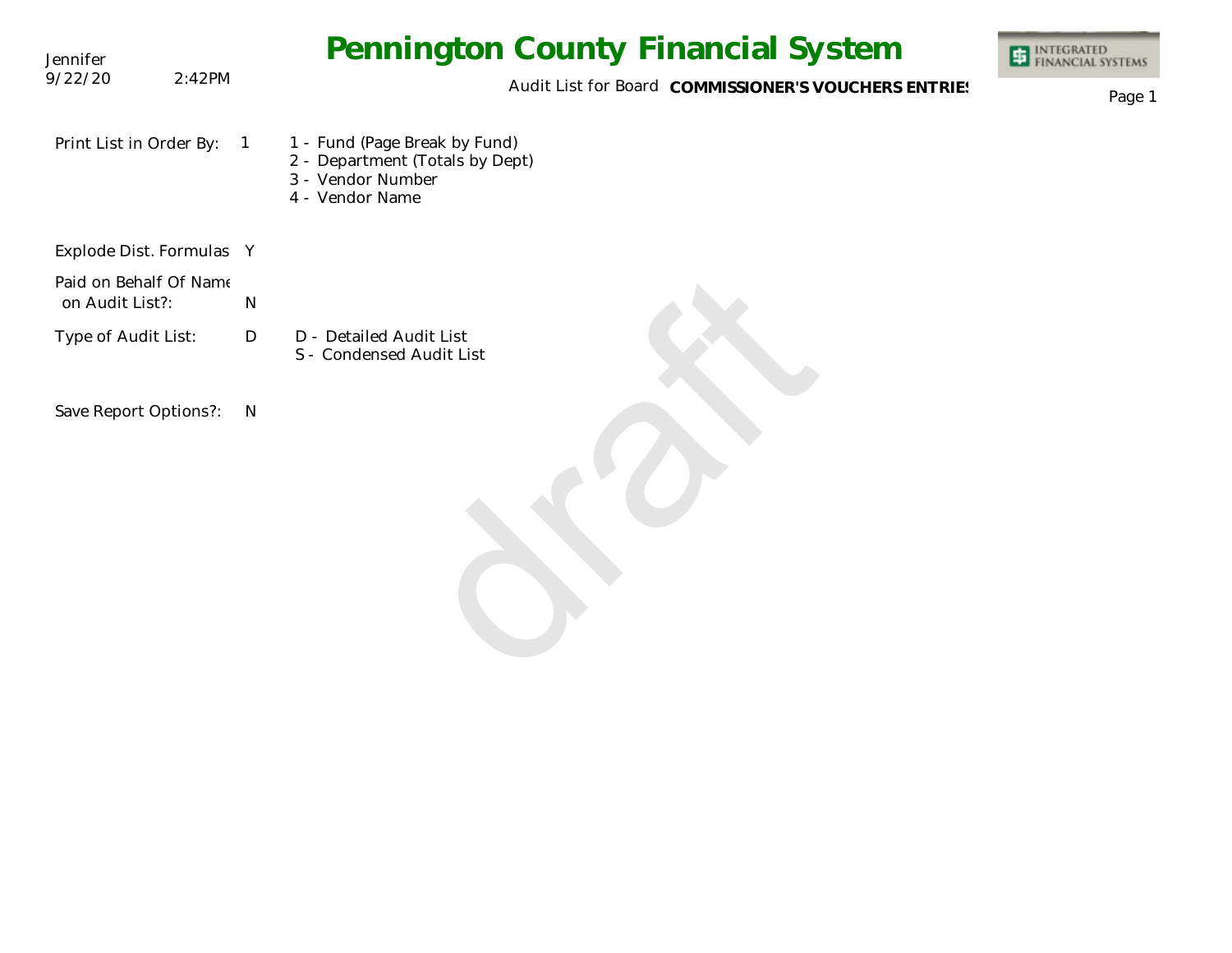Audit List for Board COMMISSIONER'S VOUCHERS ENTRIES<br>Page 2

|                | Vendor Name<br>No. Account/Formula | Rpt<br>Accr | Amount   | <b>Warrant Description</b><br>Service Dates | Invoice $#$<br>Paid On Bhf # | Account/Formula Descripti 1099<br>On Behalf of Name |     |
|----------------|------------------------------------|-------------|----------|---------------------------------------------|------------------------------|-----------------------------------------------------|-----|
| 999999997      | <b>ACCURATE CONTROLS</b>           |             |          |                                             |                              |                                                     |     |
|                | 01-251-000-0000-6300               |             | 68.50    | <b>TECH SUPPORT</b>                         | 14346                        | <b>REPAIRS &amp; MAINTENANCE</b>                    | N   |
| 99999997       | <b>ACCURATE CONTROLS</b>           |             | 68.50    | 1 Transactions                              |                              |                                                     |     |
|                | 3110 C'MON INN                     |             |          |                                             |                              |                                                     |     |
| 3              | 01-091-000-0000-6261               |             | 99.99    | LODGING - ATTORNEY                          | 14717                        | CONSULTING & LEGAL SERVICES-A N                     |     |
| 4              | 01-091-000-0000-6261               |             | 99.99    | LODGING - ATTORNEY                          | 14718                        | CONSULTING & LEGAL SERVICES-A                       | - N |
| 5              | 01-091-000-0000-6261               |             | 199.98   | LODGING - ATTORNEY                          | 14725                        | CONSULTING & LEGAL SERVICES-A N                     |     |
| 6              | 01-091-000-0000-6261               |             | 199.98   | LODGING - ATTORNEY                          | 14726                        | CONSULTING & LEGAL SERVICES-A N                     |     |
| $\overline{7}$ | 01-091-000-0000-6261               |             | 99.99    | LODGING - ATTORNEY                          | 14729                        | CONSULTING & LEGAL SERVICES-A N                     |     |
|                | 3110 C'MON INN                     |             | 699.93   | 5 Transactions                              |                              |                                                     |     |
|                |                                    |             |          |                                             |                              |                                                     |     |
| 3301           | CMI INC                            |             |          |                                             |                              |                                                     |     |
| 2              | 01-220-000-0000-6405               |             | 82.36    | MOUTH PIECE/INTOXILYZER                     | 8035709                      | <b>GENERAL SUPPLIES</b>                             | N   |
|                | 3301 CMI INC                       |             | 82.36    | 1 Transactions                              |                              |                                                     |     |
| 20376          | <b>CROSSFIT GREAT NORTH</b>        |             |          |                                             |                              |                                                     |     |
| 110            | 01-801-000-0000-6801               |             | 60.00    | <b>WELLNESS PRIZES</b>                      |                              | MISCELLANEOUS EXPENSE                               | N   |
| 20376          | <b>CROSSFIT GREAT NORTH</b>        |             | 60.00    | 1 Transactions                              |                              |                                                     |     |
|                |                                    |             |          |                                             |                              |                                                     |     |
| 4310           | D & T VENTURES                     |             |          |                                             |                              |                                                     |     |
| 8              | 01-070-000-0000-6301               |             | 450.00   | PROPERTY TAX WEBSITE SUPPORT                | 300462                       | <b>MAINTENANCE AGREEMENT</b>                        | N   |
|                | 4310 D & T VENTURES                |             | 450.00   | 1 Transactions                              |                              |                                                     |     |
|                | 6303 F-M AMBULANCE INC             |             |          |                                             |                              |                                                     |     |
| 9              | 01-251-000-0000-6255               |             | 459.35   | AMBULANCE SERVICE - 2785                    | 20-23020                     | MEDICAL - LOCAL                                     | N   |
| 10             | 01-251-000-0000-6255               |             | 452.02   | AMBULANCE SERVICE - 2785                    | 20-23291                     | MEDICAL - LOCAL                                     | N   |
| 11             | 01-251-000-0000-6255               |             | 452.02   | AMBULANCE SERVICE - 2819                    | 20-24534                     | MEDICAL - LOCAL                                     | N   |
|                | 6303 F-M AMBULANCE INC             |             | 1,363.39 | 3 Transactions                              |                              |                                                     |     |
|                | 7317 GALLS, LLC                    |             |          |                                             |                              |                                                     |     |
| 13             | 01-251-000-0000-6420               |             | 245.96   | UNIFORM PANTS - BV                          | 16264994                     | <b>JAILER UNIFORMS</b>                              | N   |
| 12             | 01-201-000-0000-6267               |             | 40.84    | <b>BALIFF SHIRT</b>                         | 16350809                     | <b>BAILIFF DUTY</b>                                 | N   |
|                | 7317 GALLS, LLC                    |             | 286.80   | 2 Transactions                              |                              |                                                     |     |
|                |                                    |             |          |                                             |                              |                                                     |     |
|                | 8316 HANSEN/JULIE                  |             |          |                                             |                              |                                                     |     |
| 104            | 01-041-000-0000-6401               |             | 24.01    | <b>SEAL IMPRESSION INK</b>                  | 114-3695310                  | SUPPLIES - AUDITOR                                  | N   |
| 103            | 01-101-000-0000-6401               |             | 24.02    | SEAL IMPRESSION INK                         | 114-3695310                  | SUPPLIES - RECORDER                                 | N   |
|                | 8316 HANSEN/JULIE                  |             | 48.03    | 2 Transactions                              |                              |                                                     |     |

Copyright 2010-2020 Integrated Financial Systems

Jennifer 9/22/20 2:42PM

**1** County Revenue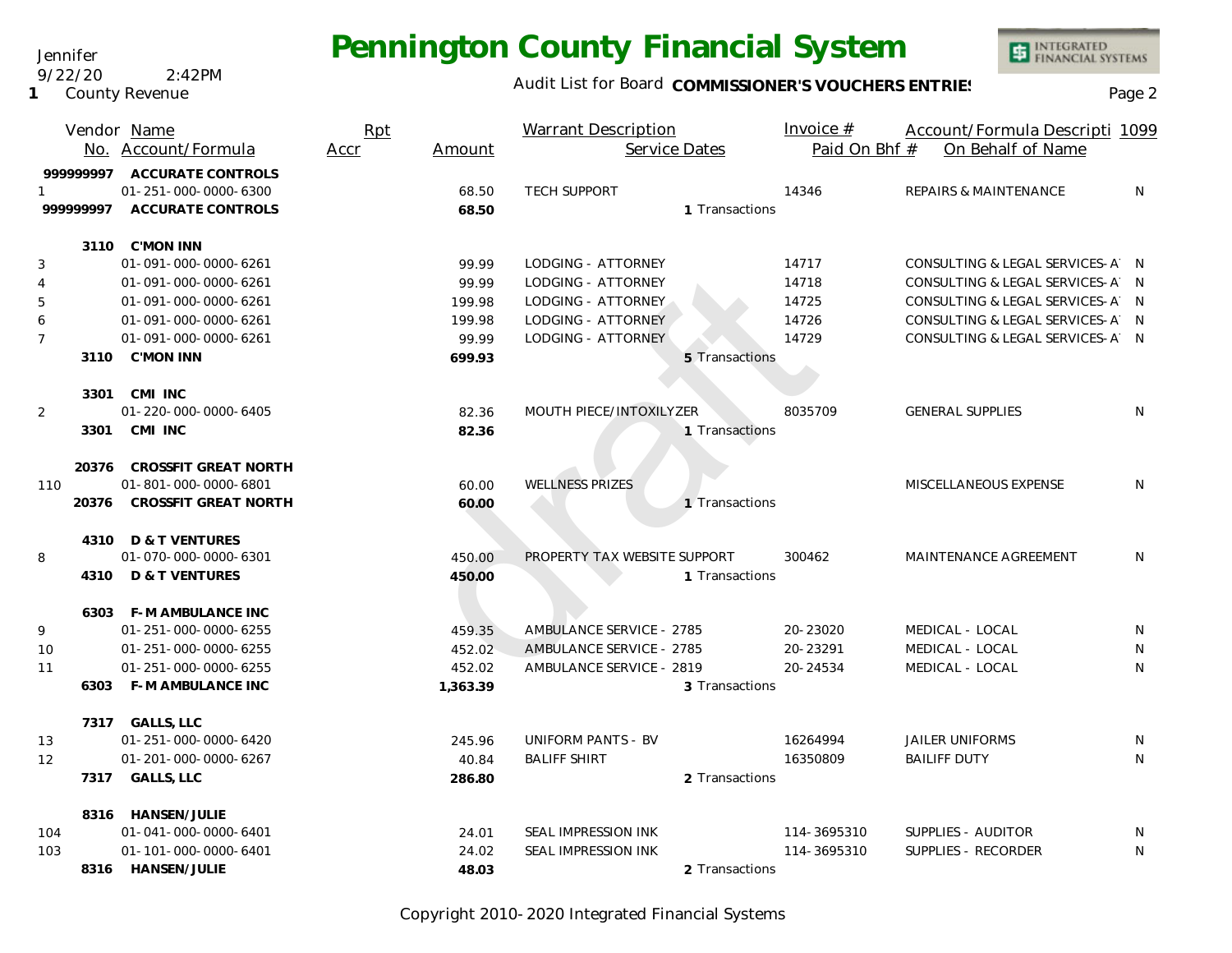Audit List for Board COMMISSIONER'S VOUCHERS ENTRIES<br>Page 3

|             | Vendor Name                                          | Rpt  |          | <b>Warrant Description</b>      | Invoice $#$   | Account/Formula Descripti 1099   |   |
|-------------|------------------------------------------------------|------|----------|---------------------------------|---------------|----------------------------------|---|
|             | No. Account/Formula                                  | Accr | Amount   | Service Dates                   | Paid On Bhf # | On Behalf of Name                |   |
|             | 8331 HARDWARE HANK                                   |      |          |                                 |               |                                  |   |
| 14          | 01-201-000-0000-6631                                 |      | 621.99   | <b>GLOCK G27</b>                | 22002408      | <b>FURNITURE &amp; EQUIPMENT</b> | N |
| 8331        | <b>HARDWARE HANK</b>                                 |      | 621.99   | 1 Transactions                  |               |                                  |   |
|             | 8014 HUGOS #7                                        |      |          |                                 |               |                                  |   |
| 15          | 01-003-000-0000-6330                                 |      | 9.99     | <b>FOOD FOR MEETING</b>         |               | <b>TRAVEL &amp; EXPENSE</b>      | N |
| 60          | 01-601-000-0000-6401                                 |      | 7.49     | <b>COFFEE</b>                   |               | SUPPLIES - EXTENSION             | N |
| 16          | 01-251-000-0000-6801                                 |      | 83.11    | RETIREMENT PARTY SUPPLES        | 1161/05051521 | MISCELLANEOUS EXPENSE - JAIL     | N |
|             | 8014 HUGOS #7                                        |      | 100.59   | 3 Transactions                  |               |                                  |   |
|             |                                                      |      |          |                                 |               |                                  |   |
| 10026       | JENSEN/DONALD J                                      |      |          |                                 |               |                                  |   |
| 17          | 01-003-000-0000-6330                                 |      | 338.10   | <b>AUGUST MILEAGE</b>           |               | <b>TRAVEL &amp; EXPENSE</b>      | N |
|             | 10026 JENSEN/DONALD J                                |      | 338.10   | 1 Transactions                  |               |                                  |   |
| 999999997   | LB VITA MASSAGE                                      |      |          |                                 |               |                                  |   |
| 111         | 01-801-000-0000-6801                                 |      | 65.00    | <b>WELLNESS PRIZES</b>          |               | MISCELLANEOUS EXPENSE            | N |
| 999999997   | LB VITA MASSAGE                                      |      | 65.00    | 1 Transactions                  |               |                                  |   |
|             |                                                      |      |          |                                 |               |                                  |   |
|             | 13498 MARCO TECHNOLOGIES LLC<br>01-101-000-0000-6301 |      | 9.54     | EQ442257 MAINTENANCE AGREEMENT  | INV7916559    | MAINTENANCE AGREEMENT            | N |
| 18          | 13498 MARCO TECHNOLOGIES LLC                         |      | 9.54     | 1 Transactions                  |               |                                  |   |
|             |                                                      |      |          |                                 |               |                                  |   |
|             | 13226 MCKESSON MEDICAL SURGICAL                      |      |          |                                 |               |                                  |   |
| 19          | 01-251-000-0000-6255                                 |      | 475.54   | <b>BANDAGE/COMPRESS</b>         | 12280479      | MEDICAL - LOCAL                  | N |
| 13226       | MCKESSON MEDICAL SURGICAL                            |      | 475.54   | 1 Transactions                  |               |                                  |   |
| 999999997   | MEKASH/SCOTT                                         |      |          |                                 |               |                                  |   |
| 84          | 01-201-000-0000-6420                                 |      | 171.58   | UNIFORM ALLOWANCE REIMBURSE     |               | <b>UNIFORMS</b>                  | N |
| 99999997    | MEKASH/SCOTT                                         |      | 171.58   | 1 Transactions                  |               |                                  |   |
|             |                                                      |      |          |                                 |               |                                  |   |
| 13535<br>20 | MEND CORRECTIONAL CARE, PLLC<br>01-251-000-0000-6255 |      |          | SEPTEMBER HEALTHCARE            | 5099          | MEDICAL - LOCAL                  | 6 |
|             | MEND CORRECTIONAL CARE, PLLC                         |      | 7,500.00 |                                 |               |                                  |   |
| 13535       |                                                      |      | 7,500.00 | 1 Transactions                  |               |                                  |   |
| 999999997   | MILLER/DANIELLE                                      |      |          |                                 |               |                                  |   |
| 113         | 01-801-000-0000-6801                                 |      | 34.50    | <b>WELLNESS SUPPLIES</b>        |               | MISCELLANEOUS EXPENSE            | N |
|             | 999999997 MILLER/DANIELLE                            |      | 34.50    | 1 Transactions                  |               |                                  |   |
|             | 13391 MN DEPT OF LABOR & INDUSTRY                    |      |          |                                 |               |                                  |   |
| 27          | 01-218-000-0000-6300                                 |      | 30.00    | <b>3 BOILERS JUSTICE CENTER</b> | ABR0239454X   | REPAIRS & MAINTENANCE            | N |

Copyright 2010-2020 Integrated Financial Systems

#### Jennifer 9/22/20 2:42PM

**1** County Revenue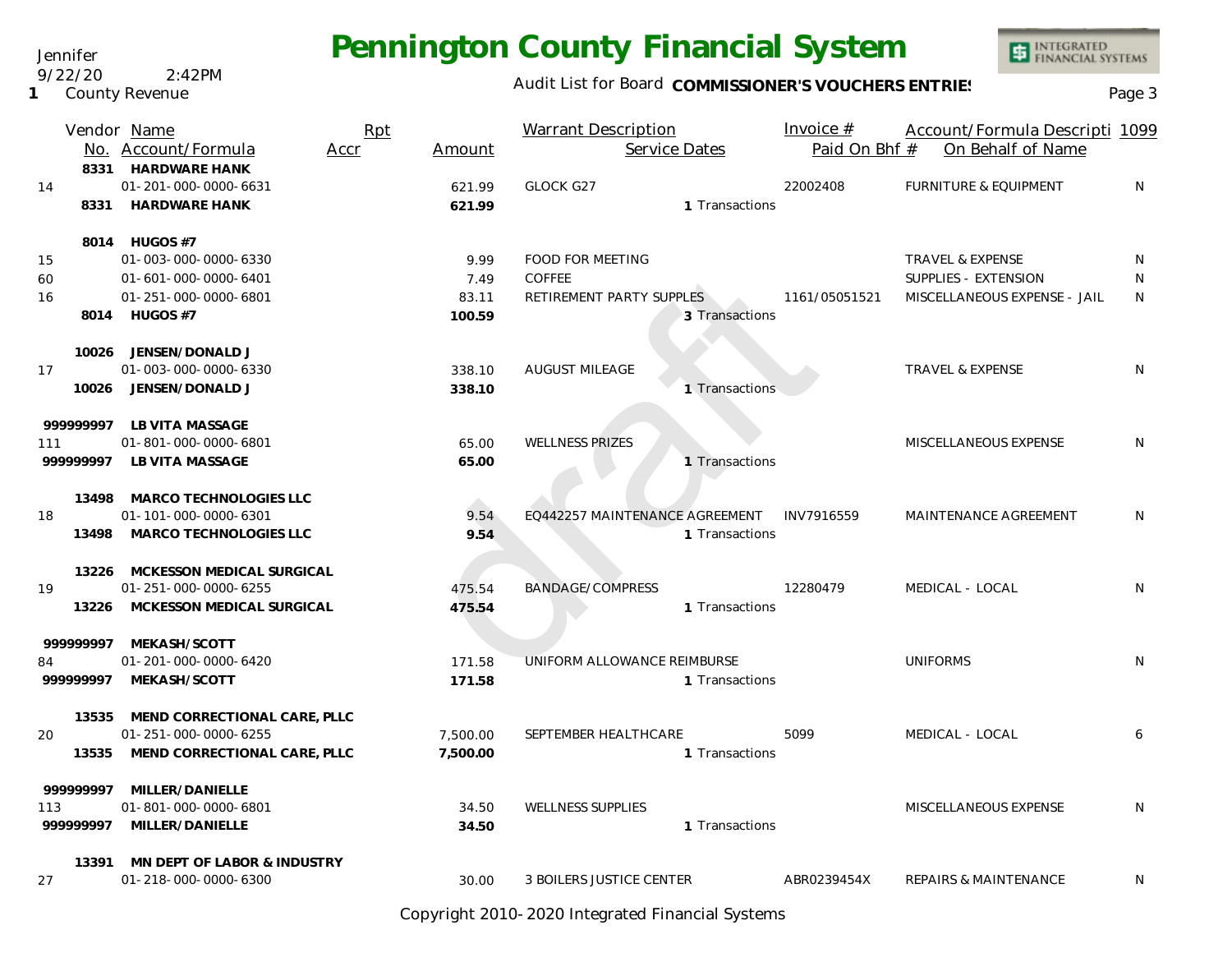Jennifer 9/22/20 2:42PM

**1** County Revenue

### Audit List for Board COMMISSIONER'S VOUCHERS ENTRIES<br>Page 4

INTEGRATED<br>FINANCIAL SYSTEMS

|     |       | Vendor Name                     | Rpt  |          | Warrant Description                  |                | Invoice $#$   | Account/Formula Descripti 1099  |    |
|-----|-------|---------------------------------|------|----------|--------------------------------------|----------------|---------------|---------------------------------|----|
|     |       | No. Account/Formula             | Accr | Amount   | Service Dates                        |                | Paid On Bhf # | On Behalf of Name               |    |
|     | 13391 | MN DEPT OF LABOR & INDUSTRY     |      | 30.00    |                                      | 1 Transactions |               |                                 |    |
|     |       | 13324 MN SHERIFFS ASSOCIATION   |      |          |                                      |                |               |                                 |    |
| 86  |       | 01-252-000-0000-6330            |      | 240.00   | ADV CIVIL PROCESS                    |                | 218070        | <b>TRAVEL &amp; EXPENSE</b>     | N  |
| 85  |       | 01-252-000-0000-6330            |      | 80.00    | <b>BODY WORN CAMERAS</b>             |                | 218690        | <b>TRAVEL &amp; EXPENSE</b>     | N  |
|     |       | 13324 MN SHERIFFS ASSOCIATION   |      | 320.00   |                                      | 2 Transactions |               |                                 |    |
|     |       | 13425 MOTOROLA                  |      |          |                                      |                |               |                                 |    |
| 87  |       | 01-223-000-0000-6202            |      | 1,410.00 | <b>VESTED MANAGED SERVICES - AUG</b> |                | 8230289871    | TELEPHONE - E911                | N. |
|     |       | 13425 MOTOROLA                  |      | 1,410.00 |                                      | 1 Transactions |               |                                 |    |
|     |       | 14033 NORTHERN STATE BANK       |      |          |                                      |                |               |                                 |    |
| 79  |       | 01-201-000-0000-6801            |      | 1.20     | REIMBURSE PETTY CASH - MAIL          |                |               | MISCELLANEOUS EXPENSE           | N  |
| 80  |       | 01-201-000-0000-6801            |      | 8.25     | REIMBURSE PETTY CASH - MAIL          |                |               | MISCELLANEOUS EXPENSE           | N  |
| 81  |       | 01-251-000-0000-6330            |      | 43.10    | REIMBURSE PETTY CASH - FUEL          |                |               | <b>TRAVEL &amp; EXPENSE</b>     | N  |
| 82  |       | 01-251-000-0000-6330            |      | 27.92    | REIMBURSE PETTY CASH - FUEL          |                |               | TRAVEL & EXPENSE                | N  |
| 76  |       | 01-251-000-0000-6405            |      | 42.75    | REIMBURSE PETTY CASH - FOLDERS       |                |               | <b>GENERAL SUPPLIES - JAIL</b>  | N  |
| 77  |       | 01-251-000-0000-6801            |      | 39.50    | REIMBURSE PETTY CASH - MAIL          |                |               | MISCELLANEOUS EXPENSE - JAIL    | N  |
| 83  |       | 01-251-000-0000-6801            |      | 17.00    | REIMBURSE PETTY CASH - DUP LIC       |                |               | MISCELLANEOUS EXPENSE - JAIL    | N  |
| 78  |       | 01-255-000-0000-6801            |      | 7.85     | REIMBURSE PETTY CASH - MAIL          |                |               | MISCELLANEOUS EXPENSE           | N  |
|     | 14033 | NORTHERN STATE BANK             |      | 187.57   |                                      | 8 Transactions |               |                                 |    |
|     |       | 14123 NORTHWEST BEVERAGE INC    |      |          |                                      |                |               |                                 |    |
| 21  |       | 01-601-000-0000-6401            |      | 10.00    | <b>AUGUST WATER BILL</b>             |                | 1196851       | SUPPLIES - EXTENSION            | N  |
|     |       | 14123 NORTHWEST BEVERAGE INC    |      | 10.00    |                                      | 1 Transactions |               |                                 |    |
|     |       | 15323 OFFICE DEPOT              |      |          |                                      |                |               |                                 |    |
| 91  |       | 01-203-000-0000-6801            |      | 129.89   | INK/DISPATCH - PRINT PTC INFO        |                | 123386012001  | <b>GUN PERMIT - MISC</b>        | N  |
|     | 15323 | OFFICE DEPOT                    |      | 129.89   |                                      | 1 Transactions |               |                                 |    |
|     | 15329 | OIL BOYZ EXPRESS LUBE           |      |          |                                      |                |               |                                 |    |
| 90  |       | 01-201-000-0000-6304            |      | 61.13    | OIL CHANGE/SERVICE - #08             |                | 158827        | REPAIR & MAINTENANCE - SQUAD! N |    |
|     | 15329 | OIL BOYZ EXPRESS LUBE           |      | 61.13    |                                      | 1 Transactions |               |                                 |    |
|     | 16313 | PENNINGTON COUNTY AUDITOR       |      |          |                                      |                |               |                                 |    |
| 23  |       | 01-601-000-0000-6209            |      | 72.10    | <b>AUGUST POSTAGE</b>                |                | 4037          | <b>POSTAGE</b>                  | N  |
|     |       | 16313 PENNINGTON COUNTY AUDITOR |      | 72.10    |                                      | 1 Transactions |               |                                 |    |
|     | 16359 | PENNINGTON COUNTY CRIME VICTIM  |      |          |                                      |                |               |                                 |    |
| 105 |       | 01-271-000-0000-6330            |      | 44.45    | <b>JURY TRIAL SUPPLIES</b>           |                |               | <b>TRAVEL &amp; EXPENSE</b>     | N  |

Copyright 2010-2020 Integrated Financial Systems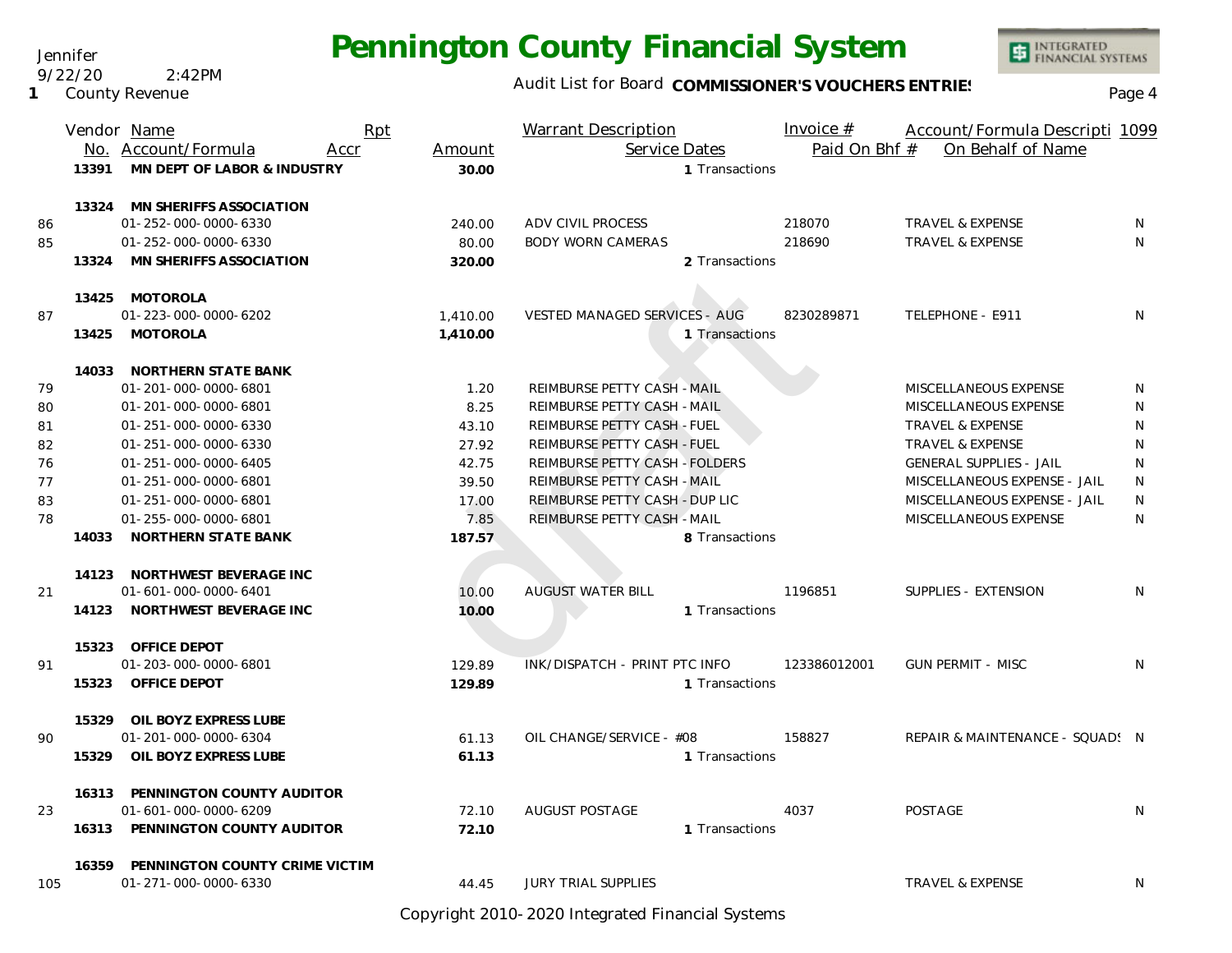Jennifer 9/22/20 2:42PM

**1** County Revenue

### Audit List for Board COMMISSIONER'S VOUCHERS ENTRIES<br>Page 5

|     |       | Vendor Name                    | Rpt  |        | <b>Warrant Description</b>          |                | Invoice $#$   | Account/Formula Descripti 1099   |   |
|-----|-------|--------------------------------|------|--------|-------------------------------------|----------------|---------------|----------------------------------|---|
|     |       | No. Account/Formula            | Accr | Amount | Service Dates                       |                | Paid On Bhf # | On Behalf of Name                |   |
| 22  |       | 01-271-000-0000-6330           |      | 48.21  | <b>JURY TRIAL SUPPLIES</b>          |                | 57-CR-19-298  | <b>TRAVEL &amp; EXPENSE</b>      | N |
|     | 16359 | PENNINGTON COUNTY CRIME VICTIM |      | 92.66  |                                     | 2 Transactions |               |                                  |   |
|     |       |                                |      |        |                                     |                |               |                                  |   |
|     | 16314 | PENNINGTON FAST LUBE           |      |        |                                     |                |               |                                  |   |
| 24  |       | 01-221-000-0000-6801           |      | 111.25 | REPAIR CHRYSLER 200                 |                | 71766         | MISCELLANEOUS EXPENSE            | Υ |
|     | 16314 | PENNINGTON FAST LUBE           |      | 111.25 |                                     | 1 Transactions |               |                                  |   |
|     | 18440 | READITECH IT SOLUTIONS         |      |        |                                     |                |               |                                  |   |
| 118 |       | 01-070-000-0000-6263           |      | 40.00  | REMOTE BACK-UP MANAGER - SEPT       |                |               | COMPUTER SERVICES - DP           | N |
| 115 |       | 01-132-000-0000-6631           |      | 735.00 | <b>HP LASERJET PRINTER</b>          |                | 166892        | FURNITURE & EQUIPMENT - MOTOI    | N |
| 117 |       | 01-070-000-0000-6401           |      | 325.00 | <b>MICR TONER</b>                   |                | 167067        | <b>SUPPLIES</b>                  | N |
| 166 |       | 01-003-000-0000-6210           |      | 8.99   | <b>HOSTED OFFICE APPS - COMM</b>    |                | 167299        | <b>E-MAIL SERVICES</b>           | N |
| 172 |       | 01-003-000-0000-6210           |      | 17.35  | ARCHIVING SEPT - BOARD              |                | 167299        | <b>E-MAIL SERVICES</b>           | N |
| 144 |       | 01-041-000-0000-6210           |      | 6.00   | POP EMAIL SEPT - AUD/TREAS          |                | 167299        | <b>E-MAIL SERVICES</b>           | N |
| 161 |       | 01-041-000-0000-6210           |      | 43.75  | HOSTED OFFICE APPS - AUDITOR        |                | 167299        | <b>E-MAIL SERVICES</b>           | N |
| 167 |       | 01-041-000-0000-6210           |      | 17.35  | ARCHIVING SEPT - AUD/TREAS          |                | 167299        | <b>E-MAIL SERVICES</b>           | N |
| 145 |       | 01-070-000-0000-6210           |      | 12.00  | POP EMAIL SEPT - HIGHWAY            |                | 167299        | <b>E-MAIL SERVICES</b>           | N |
| 146 |       | 01-070-000-0000-6210           |      | 20.00  | POP EMAIL SEPT - ICN                |                | 167299        | <b>E-MAIL SERVICES</b>           | N |
| 147 |       | 01-070-000-0000-6210           |      | 20.00  | POP EMAIL SEPT - WELFARE            |                | 167299        | <b>E-MAIL SERVICES</b>           | N |
| 148 |       | 01-070-000-0000-6210           |      | 6.00   | POP EMAIL SEPT - DATA               |                | 167299        | <b>E-MAIL SERVICES</b>           | N |
| 154 |       | 01-070-000-0000-6210           |      | 135.83 | <b>ENCRYPTION SEPT - WELFARE</b>    |                | 167299        | <b>E-MAIL SERVICES</b>           | N |
| 158 |       | 01-070-000-0000-6210           |      | 35.00  | HOSTED OFFICE APPS - NURSING        |                | 167299        | <b>E-MAIL SERVICES</b>           | N |
| 160 |       | 01-070-000-0000-6210           |      | 61.25  | <b>HOSTED OFFICE APPS - HIGHWAY</b> |                | 167299        | <b>E-MAIL SERVICES</b>           | N |
| 163 |       | 01-070-000-0000-6210           |      | 70.00  | HOSTED OFFICE APPS - WELFARE        |                | 167299        | <b>E-MAIL SERVICES</b>           | N |
| 168 |       | 01-070-000-0000-6210           |      | 34.70  | ARCHIVING SEPT - HIGHWAY            |                | 167299        | <b>E-MAIL SERVICES</b>           | N |
| 169 |       | 01-070-000-0000-6210           |      | 34.70  | ARCHIVING SEPT - ICN                |                | 167299        | <b>E-MAIL SERVICES</b>           | N |
| 170 |       | 01-070-000-0000-6210           |      | 183.91 | ARCHIVING SEPT - WELFARE            |                | 167299        | <b>E-MAIL SERVICES</b>           | N |
| 171 |       | 01-070-000-0000-6210           |      | 10.41  | ARCHIVING SEPT - DATA               |                | 167299        | <b>E-MAIL SERVICES</b>           | N |
| 173 |       | 01-091-000-0000-6210           |      | 17.35  | ARCHIVING SEPT - ATTORNEY           |                | 167299        | <b>E-MAIL SERVICES</b>           | N |
| 157 |       | 01-091-000-0000-6300           |      | 43.75  | <b>HOSTED OFFICE APPS - ATTY</b>    |                | 167299        | <b>REPAIRS &amp; MAINTENANCE</b> | N |
| 149 |       | 01-101-000-0000-6300           |      | 6.00   | POP EMAIL SEPT - RECORDER           |                | 167299        | <b>REPAIRS &amp; MAINTENANCE</b> | N |
| 162 |       | 01-101-000-0000-6300           |      | 17.50  | HOSTED OFFICE APPS - RECORDER       |                | 167299        | <b>REPAIRS &amp; MAINTENANCE</b> | N |
| 174 |       | 01-101-000-0000-6300           |      | 13.88  | ARCHIVING SEPT - RECORDER           |                | 167299        | <b>REPAIRS &amp; MAINTENANCE</b> | N |
| 150 |       | 01-106-000-0000-6300           |      | 6.00   | POP EMAIL SEPT - ASSESSOR           |                | 167299        | <b>REPAIRS &amp; MAINTENANCE</b> | N |
| 165 |       | 01-106-000-0000-6300           |      | 26.25  | HOSTED OFFICE APPS - ASSESSOR       |                | 167299        | <b>REPAIRS &amp; MAINTENANCE</b> | N |
| 175 |       | 01-106-000-0000-6300           |      | 10.41  | ARCHIVING SEPT - ASSESSOR           |                | 167299        | REPAIRS & MAINTENANCE            | N |
| 182 |       | 01-111-000-0000-6300           |      | 3.47   | ARCHIVING SEPT - CUSTODIAN          |                | 167299        | <b>REPAIRS &amp; MAINTENANCE</b> | N |
| 176 |       | 01-121-000-0000-6210           |      | 3.47   | ARCHIVING SEPT - VET SERVICE        |                | 167299        | <b>E-MAIL SERVICES</b>           | N |
| 151 |       | 01-132-000-0000-6300           |      | 10.00  | POP EMAIL SEPT - MV                 |                | 167299        | <b>REPAIRS &amp; MAINTENANCE</b> | N |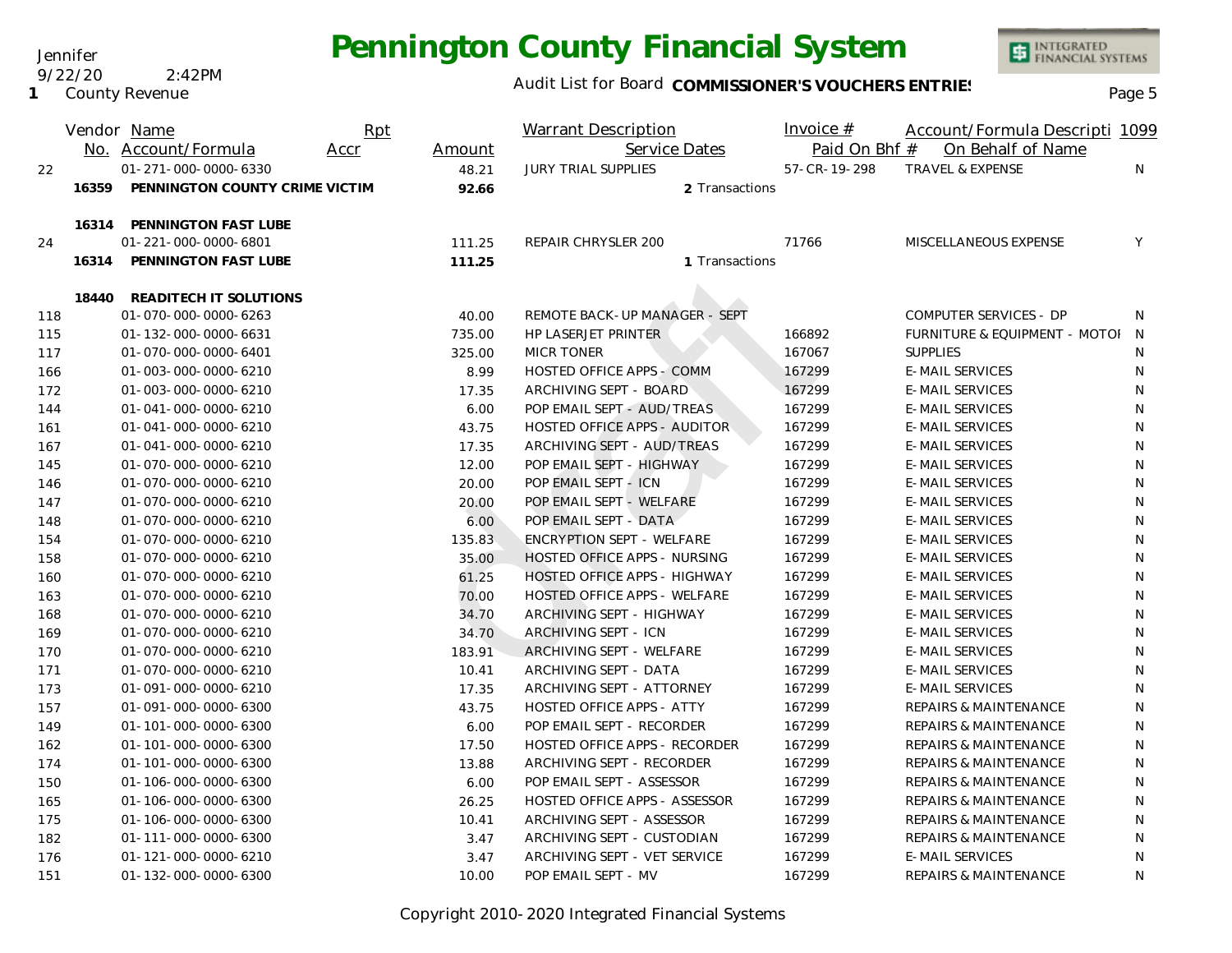### Jennifer

#### 9/22/20 2:42PM

**1** County Revenue

# **Pennington County Financial System**



|     | Vendor Name                     | Rpt            |                      | Warrant Description                   | Invoice $#$   | Account/Formula Descripti 1099   |    |
|-----|---------------------------------|----------------|----------------------|---------------------------------------|---------------|----------------------------------|----|
|     | No. Account/Formula             | Accr<br>Amount |                      | Service Dates                         | Paid On Bhf # | On Behalf of Name                |    |
| 156 | 01-132-000-0000-6300            | 35.00          |                      | HOSTED OFFICE APPS - MV               | 167299        | <b>REPAIRS &amp; MAINTENANCE</b> | N. |
| 177 | 01-132-000-0000-6300            | 17.35          | ARCHIVING SEPT - MV  |                                       | 167299        | <b>REPAIRS &amp; MAINTENANCE</b> | N  |
| 152 | 01-201-000-0000-6210            | 90.00          |                      | POP EMAIL SEPT - SHERIFF              | 167299        | <b>E-MAIL SERVICES</b>           | N  |
| 180 | 01-201-000-0000-6210            | 194.32         |                      | ARCHIVING SEPT - SHERIFF              | 167299        | <b>E-MAIL SERVICES</b>           | N  |
| 159 | 01-201-000-0000-6300            | 105.00         |                      | HOSTED OFFICE APPS - SHERIFF          | 167299        | <b>REPAIRS &amp; MAINTENANCE</b> | N  |
| 178 | 01-270-000-0000-6300            | 3.47           |                      | ARCHIVING SEPT - CRIME VICTIM         | 167299        | <b>REPAIRS &amp; MAINTENANCE</b> | N  |
| 164 | 01-290-000-0000-6210            | 8.75           |                      | HOSTED OFFICE APPS - EMER MGMT        | 167299        | <b>E-MAIL SERVICES</b>           | N  |
| 179 | 01-290-000-0000-6210            | 3.47           |                      | ARCHIVING SEPT - EMER MGMT            | 167299        | <b>E-MAIL SERVICES</b>           | N  |
| 153 | 01-601-000-0000-6300            | 4.00           |                      | POP EMAIL SEPT - EXTENSION            | 167299        | <b>REPAIRS &amp; MAINTENANCE</b> | N  |
| 155 | 01-601-000-0000-6300            | 8.75           |                      | <b>HOSTED OFFICE APPS - EXTENSION</b> | 167299        | <b>REPAIRS &amp; MAINTENANCE</b> | N  |
| 181 | 01-601-000-0000-6300            | 10.41          |                      | ARCHIVING SEPT - EXTENSION            | 167299        | <b>REPAIRS &amp; MAINTENANCE</b> | N  |
| 133 | 01-003-000-0000-6210            | 42.45          |                      | <b>HOSTED EXCHANGE - SEPT</b>         | 167300        | <b>E-MAIL SERVICES</b>           | N  |
| 119 | 01-041-000-0000-6210            | 222.86         |                      | IT GLOBAL SEPT - AUD/TREAS            | 167300        | <b>E-MAIL SERVICES</b>           | N. |
| 134 | 01-041-000-0000-6210            | 16.98          |                      | <b>HOSTED EXCHANGE - SEPT</b>         | 167300        | <b>E-MAIL SERVICES</b>           | N  |
| 135 | 01-070-000-0000-6210            | 399.03         |                      | <b>HOSTED EXCHANGE - SEPT</b>         | 167300        | <b>E-MAIL SERVICES</b>           | N  |
| 136 | 01-070-000-0000-6210            | 33.96          |                      | <b>HOSTED EXCHANGE - SEPT</b>         | 167300        | <b>E-MAIL SERVICES</b>           | N  |
| 120 | 01-070-000-0000-6263            | 445.71         |                      | IT GLOBAL SEPT - HIGHWAY              | 167300        | COMPUTER SERVICES - DP           | N  |
| 121 | 01-070-000-0000-6263            | 297.14         | IT GLOBAL SEPT - ICN |                                       | 167300        | COMPUTER SERVICES - DP           | N  |
| 122 | 01-070-000-0000-6263            | 891.43         |                      | IT GLOBAL SEPT - WELFARE              | 167300        | COMPUTER SERVICES - DP           | N  |
| 123 | 01-070-000-0000-6263            | 49.52          |                      | IT GLOBAL SEPT - DATA                 | 167300        | COMPUTER SERVICES - DP           | N  |
| 124 | 01-070-000-0000-6263            | 140.00         |                      | IT GLOBAL SEPT - DATA                 | 167300        | COMPUTER SERVICES - DP           | N  |
| 137 | 01-091-000-0000-6210            | 42.45          |                      | <b>HOSTED EXCHANGE - SEPT</b>         | 167300        | <b>E-MAIL SERVICES</b>           | N  |
| 125 | 01-091-000-0000-6300            | 99.05          |                      | IT GLOBAL SEPT - ATTORNEY             | 167300        | <b>REPAIRS &amp; MAINTENANCE</b> | N  |
| 126 | 01-101-000-0000-6300            | 123.81         |                      | IT GLOBAL SEPT - RECORDER             | 167300        | <b>REPAIRS &amp; MAINTENANCE</b> | N  |
| 127 | 01-106-000-0000-6300            | 74.29          |                      | IT GLOBAL SEPT - ASSESSOR             | 167300        | REPAIRS & MAINTENANCE            | N. |
| 142 | 01-111-000-0000-6210            | 8.49           |                      | HOSTED EXCHANGE - SEPT                | 167300        | <b>E-MAIL SERVICES</b>           | N  |
| 138 | 01-121-000-0000-6210            | 8.49           |                      | <b>HOSTED EXCHANGE - SEPT</b>         | 167300        | <b>E-MAIL SERVICES</b>           | N  |
| 128 | 01-121-000-0000-6300            | 49.52          |                      | IT GLOBAL SEPT - VET SERVICE          | 167300        | Repairs & Maintenance            | N  |
| 129 | 01-132-000-0000-6300            | 148.57         | IT GLOBAL SEPT - MV  |                                       | 167300        | REPAIRS & MAINTENANCE            | N  |
| 139 | 01-201-000-0000-6210            | 67.92          |                      | <b>HOSTED EXCHANGE - SEPT</b>         | 167300        | <b>E-MAIL SERVICES</b>           | N  |
| 140 | 01-270-000-0000-6202            | 8.49           |                      | <b>HOSTED EXCHANGE - SEPT</b>         | 167300        | <b>TELEPHONE</b>                 | N  |
| 130 | 01-270-000-0000-6300            | 24.77          |                      | IT GLOBAL SEPT - CRIME VICTIM         | 167300        | <b>REPAIRS &amp; MAINTENANCE</b> | N  |
| 141 | 01-290-000-0000-6210            | 8.49           |                      | HOSTED EXCHANGE - SEPT                | 167300        | <b>E-MAIL SERVICES</b>           | N  |
| 131 | 01-290-000-0000-6300            | 49.52          |                      | IT GLOBAL SEPT - EMER MGMT            | 167300        | Repairs & Maintenance            | N  |
| 132 | 01-601-000-0000-6300            | 123.81         |                      | IT GLOBAL SEPT - EXTENSION            | 167300        | <b>REPAIRS &amp; MAINTENANCE</b> | N  |
| 143 | 01-601-000-0000-6300            | 8.49           |                      | <b>HOSTED EXCHANGE - SEPT</b>         | 167300        | <b>REPAIRS &amp; MAINTENANCE</b> | N  |
|     | 18440<br>READITECH IT SOLUTIONS | 5,841.08       |                      | 67 Transactions                       |               |                                  |    |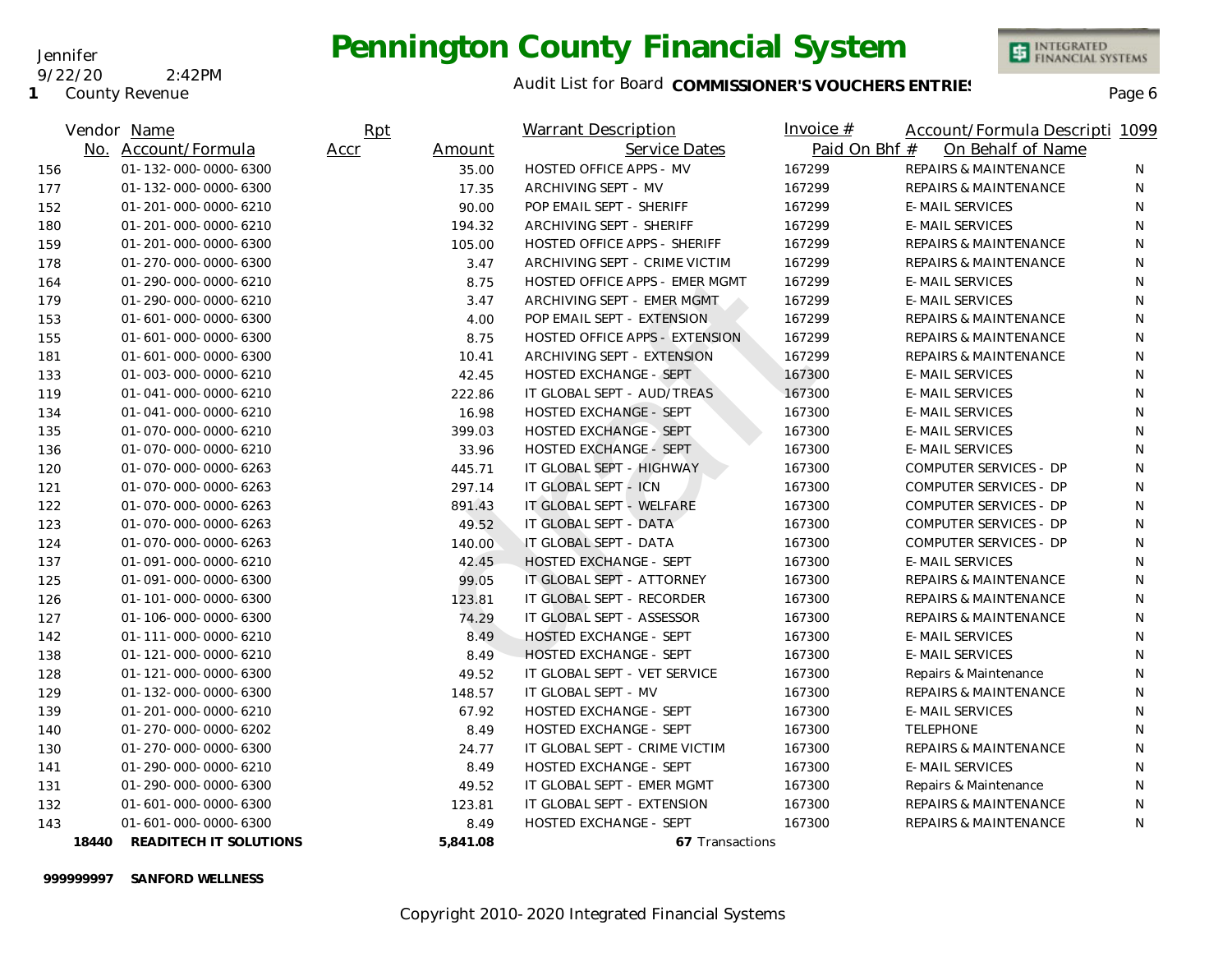Audit List for Board COMMISSIONER'S VOUCHERS ENTRIES<br>Page 7

|     |          | Vendor Name                      | Rpt  |          | <b>Warrant Description</b>     |                 | Invoice $#$   | Account/Formula Descripti 1099   |   |
|-----|----------|----------------------------------|------|----------|--------------------------------|-----------------|---------------|----------------------------------|---|
|     |          | No. Account/Formula              | Accr | Amount   | Service Dates                  |                 | Paid On Bhf # | On Behalf of Name                |   |
| 112 |          | 01-801-000-0000-6801             |      | 72.68    | <b>WELLNESS PRIZES</b>         |                 |               | MISCELLANEOUS EXPENSE            | N |
|     | 99999997 | SANFORD WELLNESS                 |      | 72.68    |                                | 1 Transactions  |               |                                  |   |
|     |          |                                  |      |          |                                |                 |               |                                  |   |
|     |          | 19189 STREICHER'S                |      |          |                                |                 |               |                                  |   |
| 26  |          | 01-201-000-0000-6420             |      | 190.00   | <b>EXTERIOR VEST #10</b>       |                 | 11450374      | <b>UNIFORMS</b>                  | N |
| 25  |          | 01-201-000-0000-6420             |      | 190.00   | <b>EXTERIOR VEST #13</b>       |                 | 11450377      | <b>UNIFORMS</b>                  | N |
|     | 19189    | STREICHER'S                      |      | 380.00   |                                | 2 Transactions  |               |                                  |   |
|     |          |                                  |      |          |                                |                 |               |                                  |   |
|     | 19550    | SUMMIT FOOD SERVICE MANAGEMENT L |      |          |                                |                 |               |                                  |   |
| 28  |          | 01-251-000-0000-6427             |      | 3,344.39 | JAIL MEALS 7-11-20 TO 7-17-20  |                 | 85025         | <b>JAIL MEALS</b>                | N |
| 29  |          | 01-251-000-0000-6427             |      | 84.41    | <b>FOOD</b>                    |                 | 89162         | <b>JAIL MEALS</b>                | N |
| 30  |          | 01-251-000-0000-6427             |      | 3,298.59 | JAIL MEALS 8-22-20 TO 8-28-20  |                 | 89163         | <b>JAIL MEALS</b>                | N |
|     | 19550    | SUMMIT FOOD SERVICE MANAGEMENT L |      | 6,727.39 |                                | 3 Transactions  |               |                                  |   |
|     |          | 19362 SUNDBY CLEANING, LLC       |      |          |                                |                 |               |                                  |   |
| 108 |          | 01-111-000-0000-6403             |      | 56.00    | FLOOR CLEANER - GOV'T CENTER   |                 | PC91720       | JANITORIAL SUPPLIES - COURTHOL Y |   |
| 109 |          | 01-218-000-0000-6403             |      | 56.00    | FLOOR CLEANER - JUSTICE CENTER |                 | PC91720       | JANITORIAL SUPPLIES              | Y |
|     |          | 19362 SUNDBY CLEANING, LLC       |      | 112.00   |                                | 2 Transactions  |               |                                  |   |
|     |          |                                  |      |          |                                |                 |               |                                  |   |
|     |          | 20027 THE TIMES                  |      |          |                                |                 |               |                                  |   |
| 94  |          | 01-220-000-0000-6232             |      | 67.50    | 1 WK WATCH/DISPATCH            |                 |               | ADVERTISING                      | N |
| 95  |          | 01-220-000-0000-6232             |      | 10.00    | <b>INTERNET JOB PAGE</b>       |                 |               | ADVERTISING                      | N |
| 96  |          | 01-220-000-0000-6232             |      | 55.50    | 1 WK TIMES/DISPATCH            |                 |               | ADVERTISING                      | N |
| 101 |          | 01-220-000-0000-6232             |      | 10.00    | <b>INTERNET JOB PAGE</b>       |                 |               | ADVERTISING                      | N |
| 97  |          | 01-251-000-0000-6801             |      | 55.50    | 1 WK TIMES/CORRECTIONS         |                 |               | MISCELLANEOUS EXPENSE - JAIL     | N |
| 98  |          | 01-251-000-0000-6801             |      | 67.50    | 1 WK WATCH/CORRECTIONS         |                 |               | MISCELLANEOUS EXPENSE - JAIL     | N |
| 99  |          | 01-251-000-0000-6801             |      | 10.00    | <b>INTERNET JOB PAGE</b>       |                 |               | MISCELLANEOUS EXPENSE - JAIL     | N |
| 100 |          | 01-251-000-0000-6801             |      | 67.50    | 1 WK WATCH/DISPATCH            |                 |               | MISCELLANEOUS EXPENSE - JAIL     | N |
| 92  |          | 01-251-000-0000-6801             |      | 67.50    | 1 WK WATCH/CORRECTIONS         |                 | 284           | MISCELLANEOUS EXPENSE - JAIL     | N |
| 93  |          | 01-251-000-0000-6801             |      | 10.00    | <b>INTERNET JOB PAGE</b>       |                 | 284           | MISCELLANEOUS EXPENSE - JAIL     | N |
|     | 20027    | THE TIMES                        |      | 421.00   |                                | 10 Transactions |               |                                  |   |
|     |          | THIBERT/ALEX                     |      |          |                                |                 |               |                                  |   |
| 88  | 20403    | 01-201-000-0000-6420             |      | 68.36    | UNIFORM ALLOWANCE REIMBURSE    |                 |               | <b>UNIFORMS</b>                  | N |
| 89  |          | 01-201-000-0000-6420             |      | 95.75    | UNIFORM ALLOWANCE REIMBURSE    |                 |               | <b>UNIFORMS</b>                  | N |
|     | 20403    | THIBERT/ALEX                     |      | 164.11   |                                | 2 Transactions  |               |                                  |   |
|     |          |                                  |      |          |                                |                 |               |                                  |   |
|     | 20047    | THRIFTY WHITE PHARMACY           |      |          |                                |                 |               |                                  |   |
| 57  |          | 01-251-000-0000-6255             |      | 18.11    | <b>CORPORATE CHARGES</b>       |                 |               | MEDICAL - LOCAL                  | N |
| 48  |          | 01-251-000-0000-6255             |      | 3.99     | PRESCRIPTION 2684              |                 | 11425         | MEDICAL - LOCAL                  | N |
|     |          |                                  |      |          |                                |                 |               |                                  |   |

Copyright 2010-2020 Integrated Financial Systems

#### Jennifer 9/22/20 2:42PM

**1** County Revenue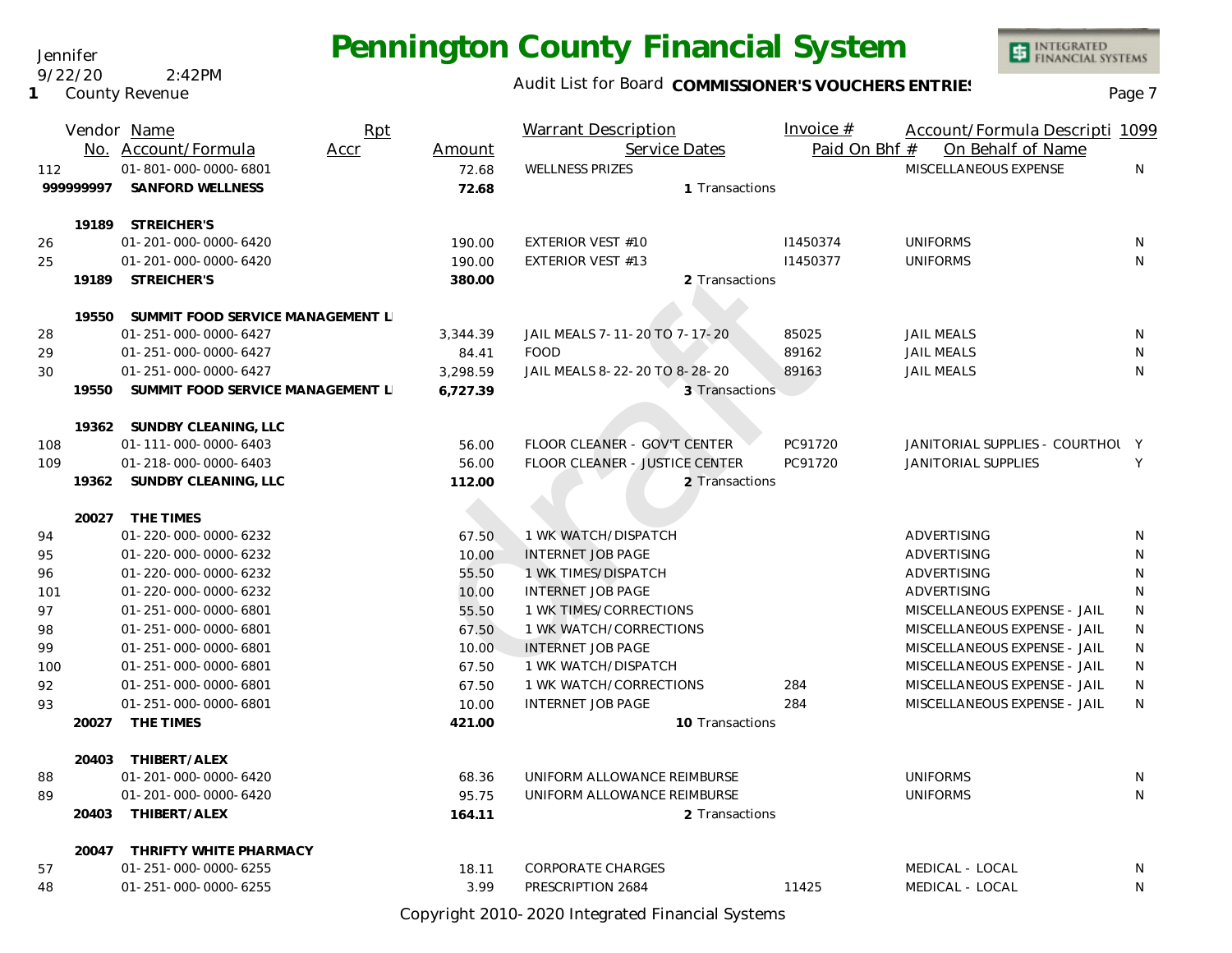Jennifer

9/22/20 2:42PM

#### **1** County Revenue

### Audit List for Board COMMISSIONER'S VOUCHERS ENTRIES<br>Page 8

INTEGRATED<br>FINANCIAL SYSTEMS

|     |          | Vendor Name                    | Rpt  |           | <b>Warrant Description</b>  | Invoice $#$     | Account/Formula Descripti 1099   |    |
|-----|----------|--------------------------------|------|-----------|-----------------------------|-----------------|----------------------------------|----|
|     |          | No. Account/Formula            | Accr | Amount    | Service Dates               | Paid On Bhf #   | On Behalf of Name                |    |
| 35  |          | 01-251-000-0000-6255           |      | 40.85     | PRESCRIPTION 2795           | 12742           | MEDICAL - LOCAL                  | N. |
| 38  |          | 01-251-000-0000-6255           |      | 13.37     | PRESCRIPTION 2792           | 20828           | MEDICAL - LOCAL                  | N  |
| 31  |          | 01-251-000-0000-6255           |      | 22.55     | PRESCRIPTION 2654           | 21389           | MEDICAL - LOCAL                  | N  |
| 51  |          | 01-251-000-0000-6255           |      | 13.87     | PRESCRIPTION 2738           | 37440           | MEDICAL - LOCAL                  | N  |
| 49  |          | 01-251-000-0000-6255           |      | 23.94     | PRESCRIPTION 2390           | 46299           | MEDICAL - LOCAL                  | N  |
| 40  |          | 01-251-000-0000-6255           |      | 7.98      | PRESCRIPTION 2817           | 53252           | MEDICAL - LOCAL                  | N  |
| 32  |          | 01-251-000-0000-6255           |      | 4.09      | PRESCRIPTION 2808           | 53901           | MEDICAL - LOCAL                  | N  |
| 36  |          | 01-251-000-0000-6255           |      | 111.64    | PRESCRIPTION 2544           | 56326           | MEDICAL - LOCAL                  | N  |
| 43  |          | 01-251-000-0000-6255           |      | 55.78     | PRESCRIPTION 2819           | 56907           | MEDICAL - LOCAL                  | N  |
| 33  |          | 01-251-000-0000-6255           |      | 68.35     | PRESCRIPTION 2820           | 57741           | MEDICAL - LOCAL                  | N  |
| 44  |          | 01-251-000-0000-6255           |      | 762.65    | PRESCRIPTION 2748           | 58047           | MEDICAL - LOCAL                  | N  |
| 41  |          | 01-251-000-0000-6255           |      | 8.38      | PRESCRIPTION 2753           | 58807           | MEDICAL - LOCAL                  | N  |
| 34  |          | 01-251-000-0000-6255           |      | 8.48      | PRESCRIPTION 2829           | 58889           | MEDICAL - LOCAL                  | N  |
| 47  |          | 01-251-000-0000-6255           |      | 24.34     | PRESCRIPTION 2773           | 61687           | MEDICAL - LOCAL                  | N  |
| 50  |          | 01-251-000-0000-6255           |      | 26.13     | PRESCRIPTION 2816           | 62630           | MEDICAL - LOCAL                  | N  |
| 37  |          | 01-251-000-0000-6255           |      | 14.67     | PRESCRIPTION 2826           | 62817           | MEDICAL - LOCAL                  | N  |
| 42  |          | 01-251-000-0000-6255           |      | 3.99      | PRESCRIPTION 2794           | 62860           | MEDICAL - LOCAL                  | N  |
| 45  |          | 01-251-000-0000-6255           |      | 20.00     | PRESCRIPTION 2053           | 63372           | MEDICAL - LOCAL                  | N  |
| 54  |          | 01-251-000-0000-6256           |      | 66.70     | PRESCRIPTION 2327           | 63701           | MEDICAL - REIMBURSED             | N  |
| 55  |          | 01-251-000-0000-6256           |      | 16.98     | PRESCRIPTION 2477           | 63712           | MEDICAL - REIMBURSED             | N  |
| 53  |          | 01-251-000-0000-6256           |      | 23.94     | PRESCRIPTION 2471           | 63931           | MEDICAL - REIMBURSED             | N  |
| 52  |          | 01-251-000-0000-6256           |      | 11.97     | PRESCRIPTION 2782           | 64390           | MEDICAL - REIMBURSED             | N  |
| 56  |          | 01-251-000-0000-6255           |      | 4.89      | PRESCRIPTION 2812           | 64421           | MEDICAL - LOCAL                  | N  |
| 39  |          | 01-251-000-0000-6255           |      | 15.97     | PRESCRIPTION 2809           | 6615            | MEDICAL - LOCAL                  | N  |
| 46  |          | 01-251-000-0000-6255           |      | 46.99     | PRESCRIPTION 2741           | 7191            | MEDICAL - LOCAL                  | N  |
|     | 20047    | THRIFTY WHITE PHARMACY         |      | 1,440.60  |                             | 27 Transactions |                                  |    |
|     | 20460    | TRUE NORTH EQUIPMENT           |      |           |                             |                 |                                  |    |
| 107 |          | 01-111-000-0000-6300           |      | 51.91     | OIL FILTER FOR JD TRACTOR   | 10119363        | <b>REPAIRS &amp; MAINTENANCE</b> | N  |
|     | 20460    | TRUE NORTH EQUIPMENT           |      | 51.91     |                             | 1 Transactions  |                                  |    |
|     | 21329    | UNIV OF MN-EXTENSION SERVICE 2 |      |           |                             |                 |                                  |    |
| 58  |          | 01-601-000-0000-6837           |      | 203.86    | SUMMER ASSISTANT - AUGUST   | 300025612       | REFUNDS & REIMBURSEMENTS         | N  |
| 106 |          | 01-601-000-0000-6837           |      | 18,813.99 | MOA 4H EDUCATOR JUL-SEPT    | 300025808       | REFUNDS & REIMBURSEMENTS         | N  |
|     | 21329    | UNIV OF MN-EXTENSION SERVICE 2 |      | 19.017.85 |                             | 2 Transactions  |                                  |    |
|     | 99999997 | VOSEN/BRIANA                   |      |           |                             |                 |                                  |    |
| 102 |          | 01-251-000-0000-6420           |      | 125.00    | UNIFORM ALLOWANCE REIMBURSE |                 | <b>JAILER UNIFORMS</b>           | N  |
|     |          | 999999997    VOSEN/BRIANA      |      | 125.00    |                             | 1 Transactions  |                                  |    |

Copyright 2010-2020 Integrated Financial Systems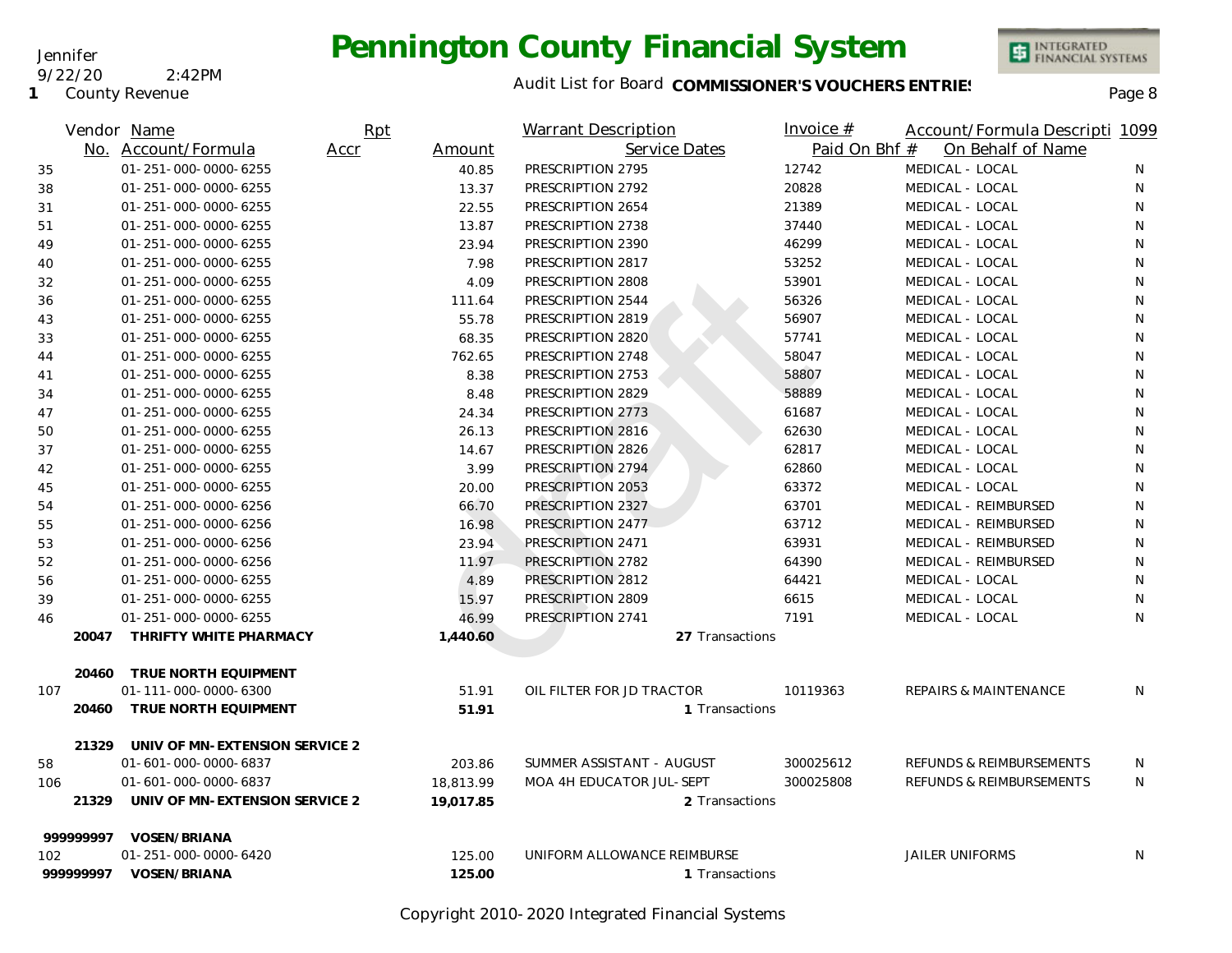Jennifer 9/22/20 2:42PM

### **1** County Revenue

### Audit List for Board COMMISSIONER'S VOUCHERS ENTRIES<br>Page 9

|    | Vendor Name<br>No. Account/Formula<br>WEST GROUP PAYMENT CENTER<br>23303 | Rpt<br>Accr | Amount    | <b>Warrant Description</b><br>Service Dates | Invoice $#$<br>Paid On Bhf # |                             | Account/Formula Descripti 1099<br>On Behalf of Name |   |
|----|--------------------------------------------------------------------------|-------------|-----------|---------------------------------------------|------------------------------|-----------------------------|-----------------------------------------------------|---|
| 59 | 01-016-000-0000-6242                                                     |             | 329.28    | SEPTEMBER SUBSCRIPTIONS                     | 843000073                    | SUBSCRIPTIONS - LAW LIBRARY |                                                     | N |
|    | WEST GROUP PAYMENT CENTER<br>23303                                       |             | 329.28    | 1 Transactions                              |                              |                             |                                                     |   |
|    | 1 Fund Total:                                                            |             | 49,483.35 | County Revenue                              |                              | 39 Vendors                  | 165 Transactions                                    |   |
|    |                                                                          |             |           |                                             |                              |                             |                                                     |   |
|    |                                                                          |             |           |                                             |                              |                             |                                                     |   |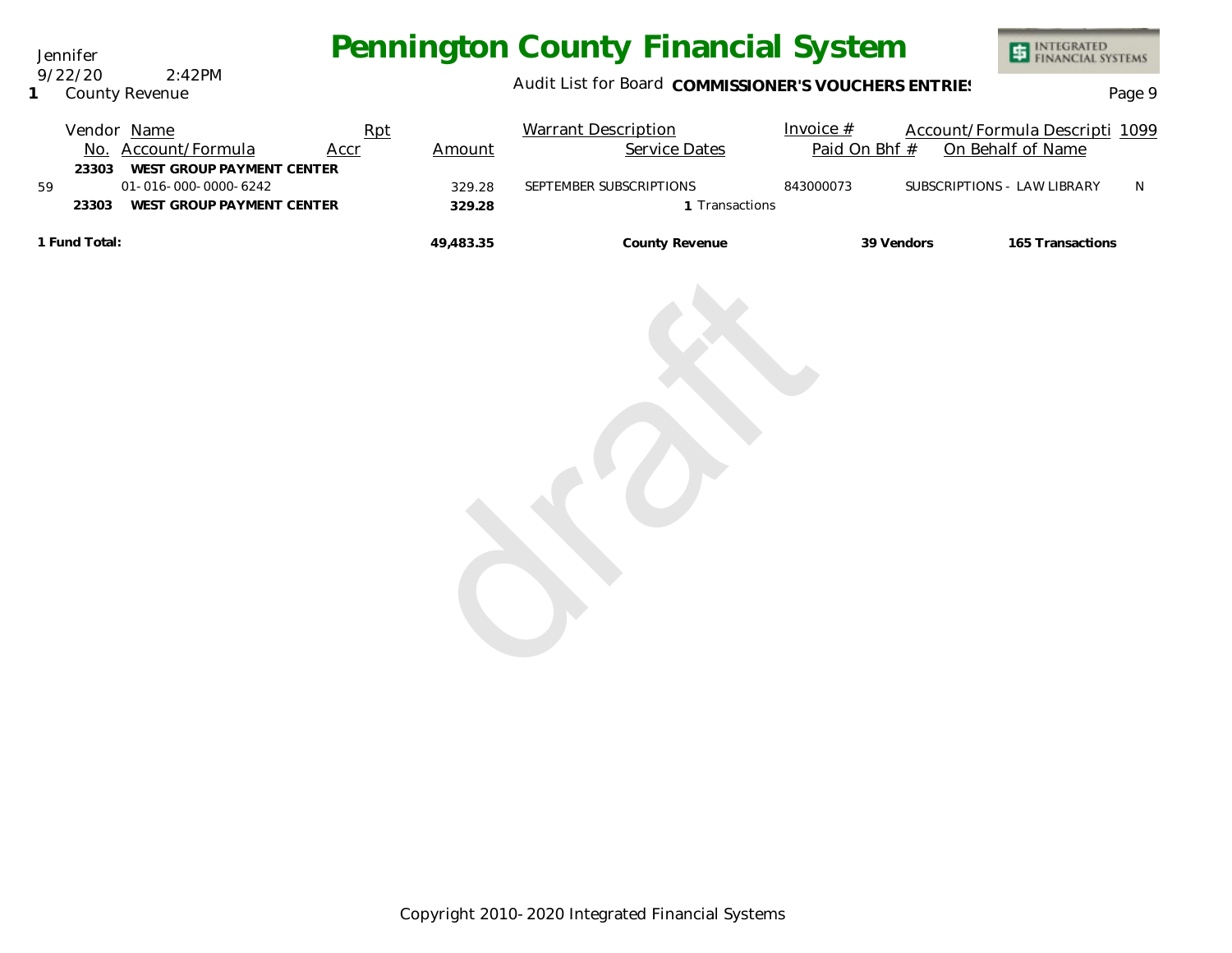Audit List for Board COMMISSIONER'S VOUCHERS ENTRIES<br>Page 10

|                              | Vendor Name<br>No. Account/Formula                                                                                                | Rpt<br>Accr | Amount                            | <b>Warrant Description</b><br>Service Dates                                                                        |                | Invoice $#$<br>Paid On Bhf # | Account/Formula Descripti 1099<br>On Behalf of Name                                                          |                  |
|------------------------------|-----------------------------------------------------------------------------------------------------------------------------------|-------------|-----------------------------------|--------------------------------------------------------------------------------------------------------------------|----------------|------------------------------|--------------------------------------------------------------------------------------------------------------|------------------|
| 74<br>75<br>2363             | 2363 BIG JIM'S E-SIDE TIRE, INC.<br>03-350-000-0000-6564<br>03-350-000-0000-6564<br>BIG JIM'S E-SIDE TIRE, INC.                   |             | 2,555.04<br>2,569.04<br>5,124.08  | <b>MOUNT TIRES</b><br><b>MOUNT TIRES</b>                                                                           | 2 Transactions |                              | EQUIPMENT REPAIR PARTS<br>EQUIPMENT REPAIR PARTS                                                             | N<br>N           |
| 72<br>73<br>6344             | 6344 FLEETPRIDE<br>03-350-000-0000-6564<br>03-350-000-0000-6564<br>FLEETPRIDE                                                     |             | 507.93<br>380.48<br>888.41        | <b>SPRING</b><br>POWER STEERING PUMP                                                                               | 2 Transactions |                              | EQUIPMENT REPAIR PARTS<br><b>EQUIPMENT REPAIR PARTS</b>                                                      | N<br>N           |
| 71                           | 8331 HARDWARE HANK<br>03-330-000-0000-6554<br>8331 HARDWARE HANK                                                                  |             | 80.94<br>80.94                    | PIPE COUPLING                                                                                                      | 1 Transactions |                              | ENGINEERING & SURVEYING SUPPLI N                                                                             |                  |
| 8409<br>70<br>8409           | HUMBOLDT MFG CO.<br>03-330-000-0000-6554<br><b>HUMBOLDT MFG CO.</b>                                                               |             | 39.15<br>39.15                    | <b>GASKETS</b>                                                                                                     | 1 Transactions |                              | ENGINEERING & SURVEYING SUPPLI N                                                                             |                  |
| 99999997<br>116<br>999999997 | KETRING/BRIAN<br>03-320-000-0000-6245<br>KETRING/BRIAN                                                                            |             | 150.00<br>150.00                  | 2020 DIST 2 CTY ENG SEMINAR                                                                                        | 1 Transactions |                              | CONTINUING EDUCATION                                                                                         | N                |
| 69                           | 12325 L & M SUPPLY, INC.<br>03-350-000-0000-6556<br>12325 L & M SUPPLY, INC.                                                      |             | 23.49<br>23.49                    | <b>POISON</b>                                                                                                      | 1 Transactions |                              | <b>SHOP SUPPLIES</b>                                                                                         | N                |
| 61                           | 14123 NORTHWEST BEVERAGE INC<br>03-320-000-0000-6401<br>14123 NORTHWEST BEVERAGE INC                                              |             | 25.25<br>25.25                    | <b>WATER</b>                                                                                                       | 1 Transactions |                              | <b>SUPPLIES</b>                                                                                              | N                |
| 67<br>15323                  | 15323 OFFICE DEPOT<br>03-320-000-0000-6401<br>OFFICE DEPOT                                                                        |             | 146.97<br>146.97                  | <b>TONER</b>                                                                                                       | 1 Transactions |                              | <b>SUPPLIES</b>                                                                                              | N                |
| 62<br>63<br>64<br>65         | 16027 PENNINGTON COUNTY TREASURER<br>03-320-000-0000-6263<br>03-320-000-0000-6263<br>03-320-000-0000-6263<br>03-320-000-0000-6263 |             | 33.96<br>12.00<br>445.71<br>61.25 | HOSTED EXCHANGE - AUGUST 2020<br>POP EMAIL - AUGUST 2020<br>IT GLOBAL - AUGUST 2020<br>HOSTED OFFICE - AUGUST 2020 |                |                              | <b>COMPUTER SERVICES</b><br><b>COMPUTER SERVICES</b><br><b>COMPUTER SERVICES</b><br><b>COMPUTER SERVICES</b> | N<br>N<br>N<br>N |
| 66                           | 03-320-000-0000-6263                                                                                                              |             | 34.70                             | EMAIL ARCHIVING - AUGUST 2020                                                                                      |                |                              | <b>COMPUTER SERVICES</b>                                                                                     | N                |

Copyright 2010-2020 Integrated Financial Systems

Jennifer 9/22/20 2:42PM

**3** Road & Bridge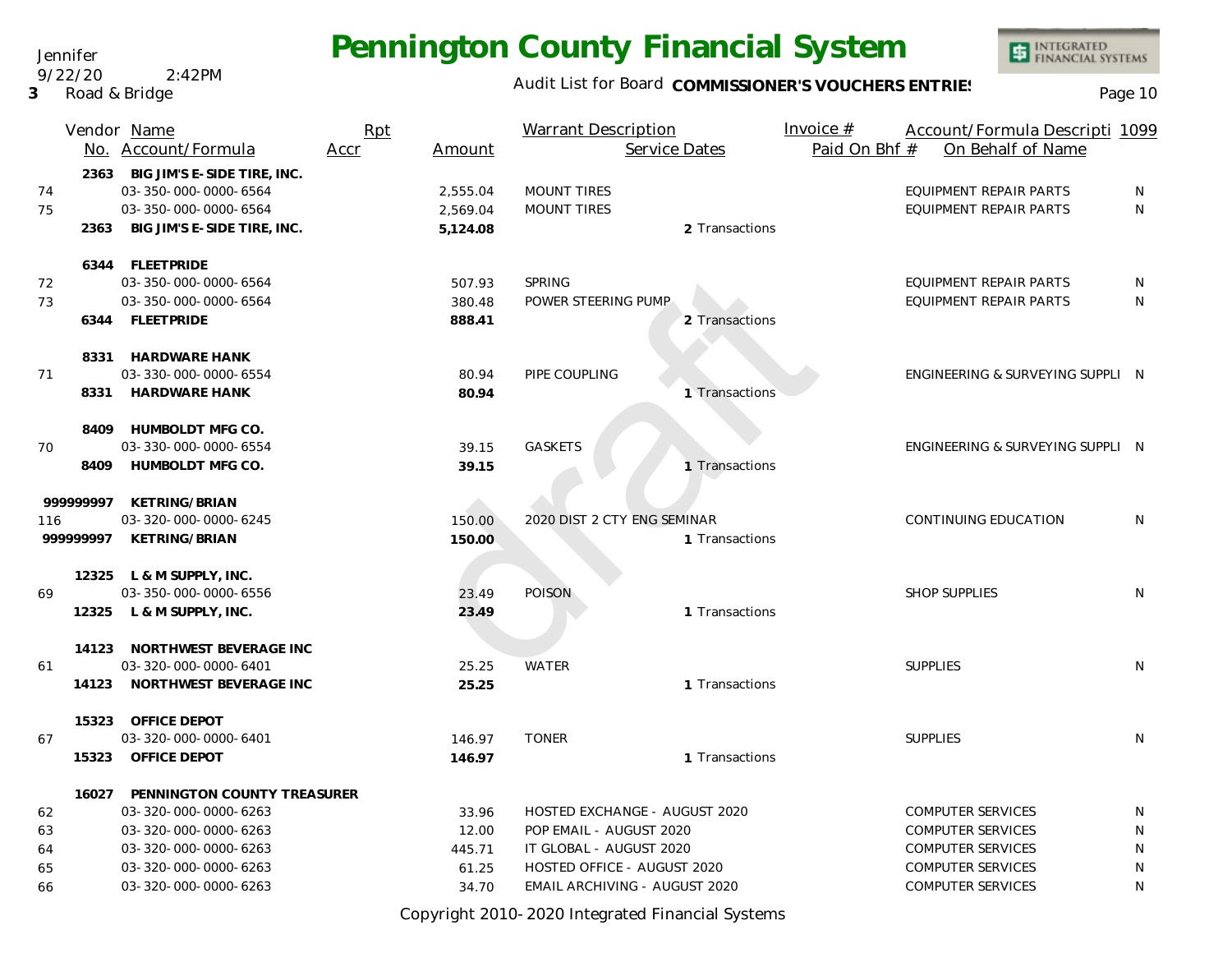Jennifer 9/22/20 2:42PM

**3** Road & Bridge

### Audit List for Board COMMISSIONER'S VOUCHERS ENTRIES<br>Page 11

|               | 16027          | Vendor Name<br>No. Account/Formula<br>PENNINGTON COUNTY TREASURER | Rpt<br><b>Accr</b> | Amount<br>587.62 | <b>Warrant Description</b><br>Service Dates<br>5 Transactions | Invoice #<br>Paid On Bhf # | Account/Formula Descripti 1099<br>On Behalf of Name |           |
|---------------|----------------|-------------------------------------------------------------------|--------------------|------------------|---------------------------------------------------------------|----------------------------|-----------------------------------------------------|-----------|
| 68            | 17002<br>17002 | QUILL CORPORATION<br>03-320-000-0000-6401<br>QUILL CORPORATION    |                    | 73.98<br>73.98   | CORRECTION TAPE PAPER<br>1 Transactions                       |                            | SUPPLIES                                            | ${\sf N}$ |
| 3 Fund Total: |                |                                                                   |                    | 7,139.89         | Road & Bridge                                                 | 10 Vendors                 | 16 Transactions                                     |           |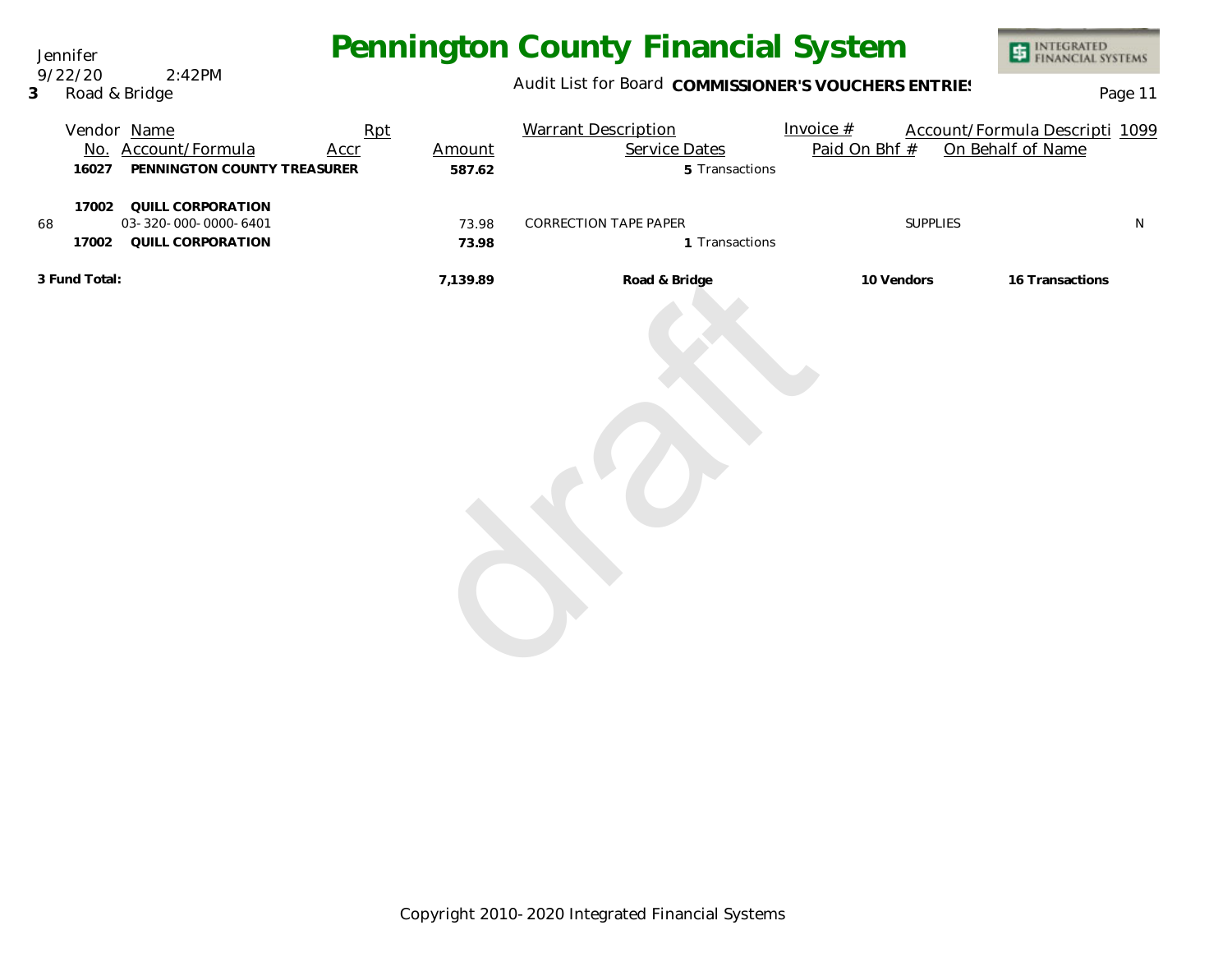Jennifer **32** Solid Waste Facility 9/22/20 2:42PM

### Audit List for Board COMMISSIONER'S VOUCHERS ENTRIES<br>Page 12

| Vendor Name<br>No. Account/Formula                                                                    | Rpt<br>Accr | Amount                 | <b>Warrant Description</b><br>Service Dates | Invoice $#$<br>Paid On Bhf # | Account/Formula Descripti 1099<br>On Behalf of Name |   |
|-------------------------------------------------------------------------------------------------------|-------------|------------------------|---------------------------------------------|------------------------------|-----------------------------------------------------|---|
| LES'S SANITATION SERVICE<br>12123<br>32-390-000-0000-6269<br>114<br>LES'S SANITATION SERVICE<br>12123 |             | 75,000.00<br>75,000.00 | 2020 CONTRACT AGREEMENT<br>1 Transactions   |                              | <b>GENERAL CONTRACTS</b>                            | N |
| 32 Fund Total:                                                                                        |             | 75,000.00              | Solid Waste Facility                        | 1 Vendors                    | 1 Transactions                                      |   |
| Final Total:                                                                                          |             | 131,623.24             | 50 Vendors                                  | 182 Transactions             |                                                     |   |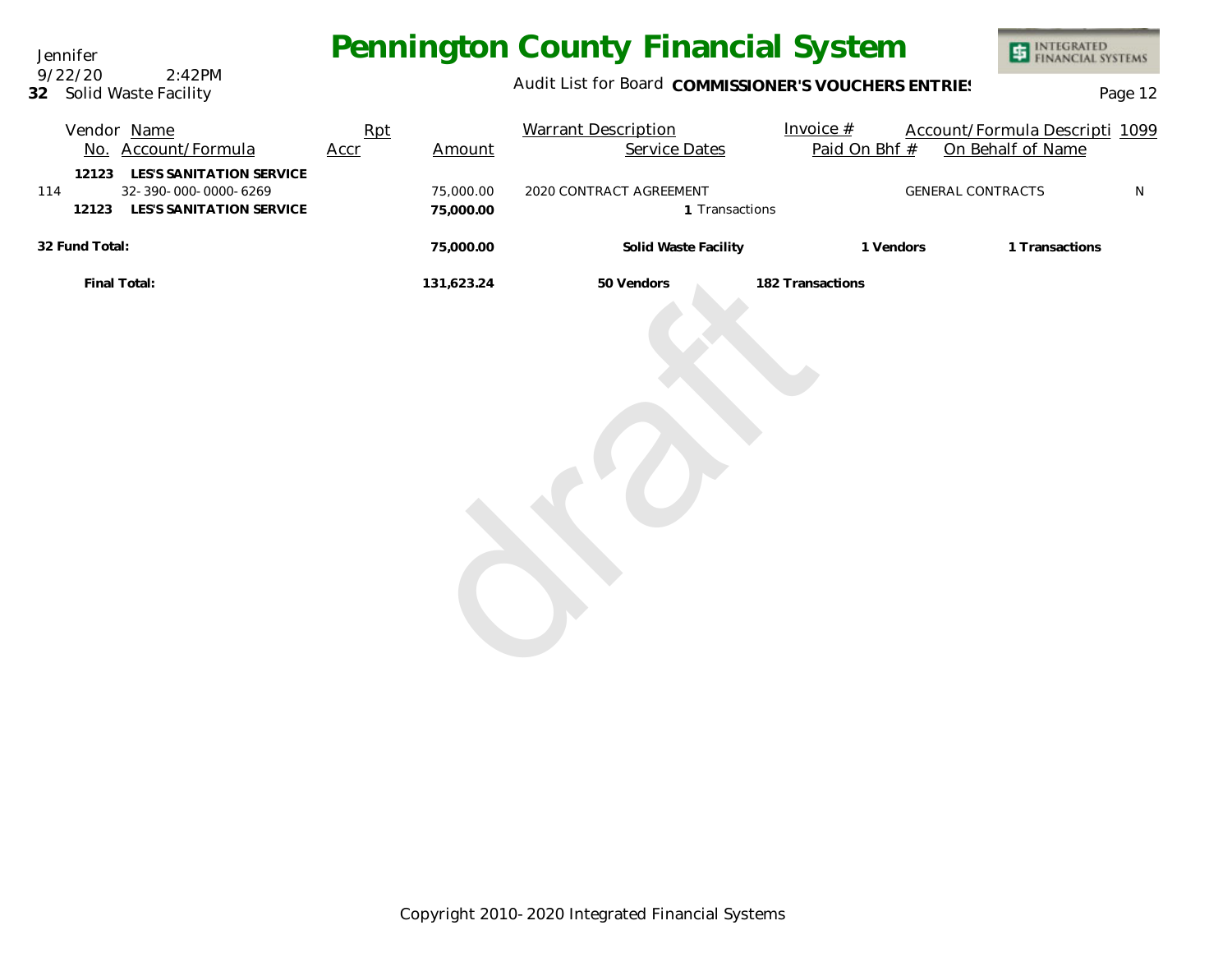| Jennifer |               | Pennington County Financial System     | INTEGRATED<br>FINANCIAL SYSTEMS<br>\$               |                                                                 |              |  |  |
|----------|---------------|----------------------------------------|-----------------------------------------------------|-----------------------------------------------------------------|--------------|--|--|
| 9/22/20  | 2:42PM        |                                        | Page 13                                             |                                                                 |              |  |  |
|          | Recap by Fund | <b>Fund</b><br>$\mathbf{1}$<br>3<br>32 | <b>AMOUNT</b><br>49,483.35<br>7,139.89<br>75,000.00 | Name<br>County Revenue<br>Road & Bridge<br>Solid Waste Facility |              |  |  |
|          |               | All Funds                              | 131,623.24                                          | Total                                                           | Approved by, |  |  |
|          |               |                                        |                                                     |                                                                 |              |  |  |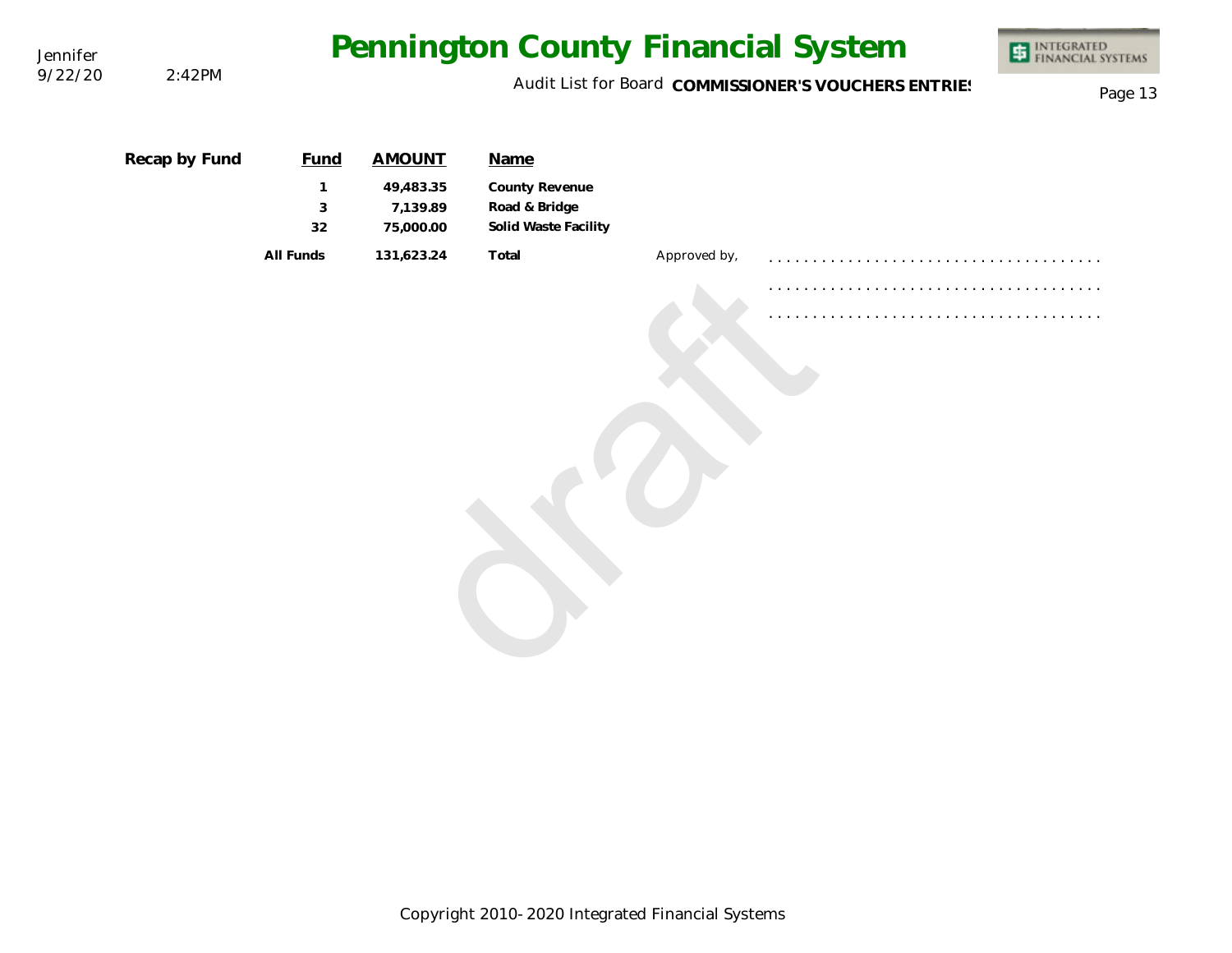| Jennifer                                  |                | <b>Pennington County Financial System</b>                                                                | <b>INTEGRATED<br/>FINANCIAL SYSTEMS</b> |
|-------------------------------------------|----------------|----------------------------------------------------------------------------------------------------------|-----------------------------------------|
| 9/22/20<br>1:08PM                         |                | Audit List for Board COMMISSIONER'S VOUCHERS ENTRIES                                                     | Page 1                                  |
| Print List in Order By:                   | $\overline{1}$ | 1 - Fund (Page Break by Fund)<br>2 - Department (Totals by Dept)<br>3 - Vendor Number<br>4 - Vendor Name |                                         |
| Explode Dist. Formulas Y                  |                |                                                                                                          |                                         |
| Paid on Behalf Of Name<br>on Audit List?: | N              |                                                                                                          |                                         |
| Type of Audit List:                       | D              | D - Detailed Audit List<br>S - Condensed Audit List                                                      |                                         |
| Save Report Options?:                     | N              |                                                                                                          |                                         |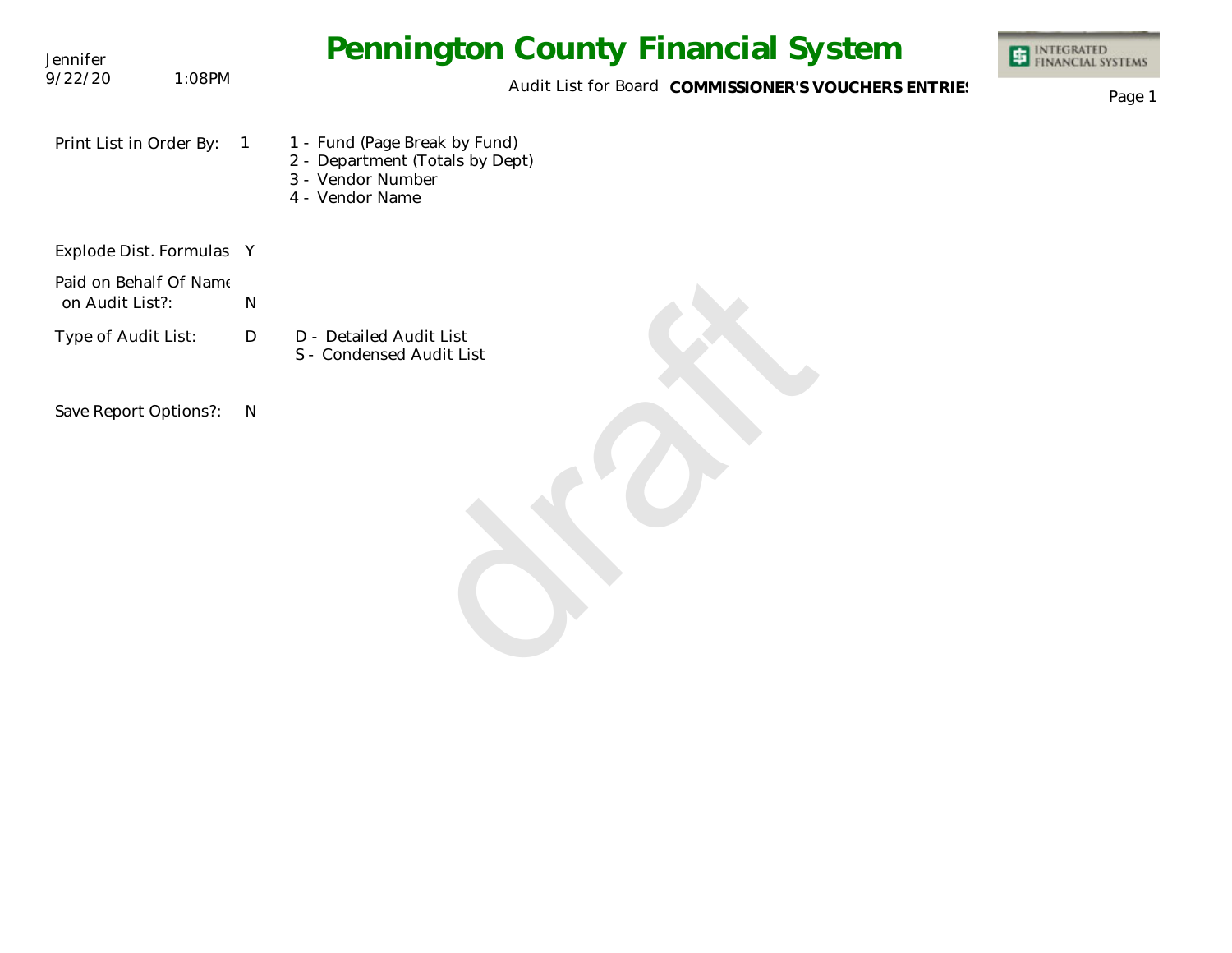INTEGRATED<br>FINANCIAL SYSTEMS

### Audit List for Board COMMISSIONER'S VOUCHERS ENTRIES<br>Page 2

|    | No.           | Vendor Name<br>Account/Formula | Rpt<br>Accr | Amount   | <b>Warrant Description</b><br>Service Dates | Invoice $#$     | Paid On Bhf #               | Account/Formula Descripti 1099<br>On Behalf of Name |              |
|----|---------------|--------------------------------|-------------|----------|---------------------------------------------|-----------------|-----------------------------|-----------------------------------------------------|--------------|
|    | 10026         | JENSEN/DONALD J                |             |          |                                             |                 |                             |                                                     |              |
| 9  |               | 01-003-000-0000-6103           |             | 75.00    | PER DIEM- DITCH 96 BID - TRF                | 81120           | PER DIEMS - BOARD           |                                                     | N            |
| 10 |               | 01-003-000-0000-6103           |             | 75.00    | PER DIEM - RD & BRIDGE - TRF                | 81720           | PER DIEMS - BOARD           |                                                     | N            |
| 11 |               | 01-003-000-0000-6103           |             | 75.00    | PER DIEM- AIRPORT AUTH - TRF                | 81920           | PER DIEMS - BOARD           |                                                     | N            |
| 12 |               | 01-003-000-0000-6103           |             | 100.00   | PER DIEM- INTERVIEW/JTC - TRF               | 82420           | PER DIEMS - BOARD           |                                                     | N            |
| 13 |               | 01-003-000-0000-6103           |             | 75.00    | PER DIEM- DRUG TASK - TRF                   | 82720           | PER DIEMS - BOARD           |                                                     | N            |
| 7  |               | 01-003-000-0000-6103           |             | 100.00   | PER DIEM- INTERVIEWS - TRF                  | 8420            | PER DIEMS - BOARD           |                                                     | N            |
| 8  |               | 01-003-000-0000-6103           |             | 100.00   | PER DIEM- INCLUCB-GRAND RAPID               | 8620            | PER DIEMS - BOARD           |                                                     | N            |
| 14 |               | 01-003-000-0000-6103           |             | 11.31    | MEAL - NCLUCB - GRAND RAPIDS                | 8620            | PER DIEMS - BOARD           |                                                     | N            |
|    | 10026         | JENSEN/DONALD J                |             | 611.31   | 8 Transactions                              |                 |                             |                                                     |              |
|    |               |                                |             |          |                                             |                 |                             |                                                     |              |
|    | 12323         | LAWRENCE/BRUCE                 |             |          |                                             |                 |                             |                                                     |              |
| 2  |               | 01-003-000-0000-6103           |             | 100.00   | PER DIEM - NWRECB/TECH - TRF                | 81020           | PER DIEMS - BOARD           |                                                     | <sup>N</sup> |
| 3  |               | 01-003-000-0000-6103           |             | 75.00    | PER DIEM - BUILDING COMM - TRF              | 81120           | PER DIEMS - BOARD           |                                                     | N            |
|    |               | 01-003-000-0000-6103           |             | 75.00    | PER DIEM - HISTORICAL SOC - TRF             | 81220           | PER DIEMS - BOARD           |                                                     | N            |
| 5  |               | 01-003-000-0000-6103           |             | 75.00    | PER DIEM - HOUSEHOLD HAZ -ZOOM              | 81920           | PER DIEMS - BOARD           |                                                     | N            |
| 6  |               | 01-003-000-0000-6103           |             | 75.00    | PER DIEM - HISTRORICAL SOC-TRF              | 82420           | PER DIEMS - BOARD           |                                                     | N            |
|    |               | 01-003-000-0000-6103           |             | 75.00    | PER DIEM - NWRDC MTG - ZOOM                 | 8420            | PER DIEMS - BOARD           |                                                     | N            |
|    | 12323         | LAWRENCE/BRUCE                 |             | 475.00   | 6 Transactions                              |                 |                             |                                                     |              |
|    |               |                                |             |          |                                             |                 |                             |                                                     |              |
|    | 12324         | LOVLY/DAVID                    |             |          |                                             |                 |                             |                                                     |              |
| 15 |               | 01-251-000-0000-6330           |             | 11.80    | MEAL - TRANSPORT - REIMBURSE                | 9320            | <b>TRAVEL &amp; EXPENSE</b> |                                                     | N            |
| 16 |               | 01-251-000-0000-6330           |             | 7.35     | MEAL - TRANSPORT - REIMBURSE                | 9320            | <b>TRAVEL &amp; EXPENSE</b> |                                                     | N            |
|    | 12324         | LOVLY/DAVID                    |             | 19.15    | 2 Transactions                              |                 |                             |                                                     |              |
|    |               |                                |             |          |                                             |                 |                             |                                                     |              |
|    | 1 Fund Total: |                                |             | 1,105.46 | County Revenue                              |                 | 3 Vendors                   | 16 Transactions                                     |              |
|    |               | Final Total:                   |             | 1,105.46 | 3 Vendors                                   | 16 Transactions |                             |                                                     |              |

### 9/22/20 1:08PM

Jennifer

**1** County Revenue